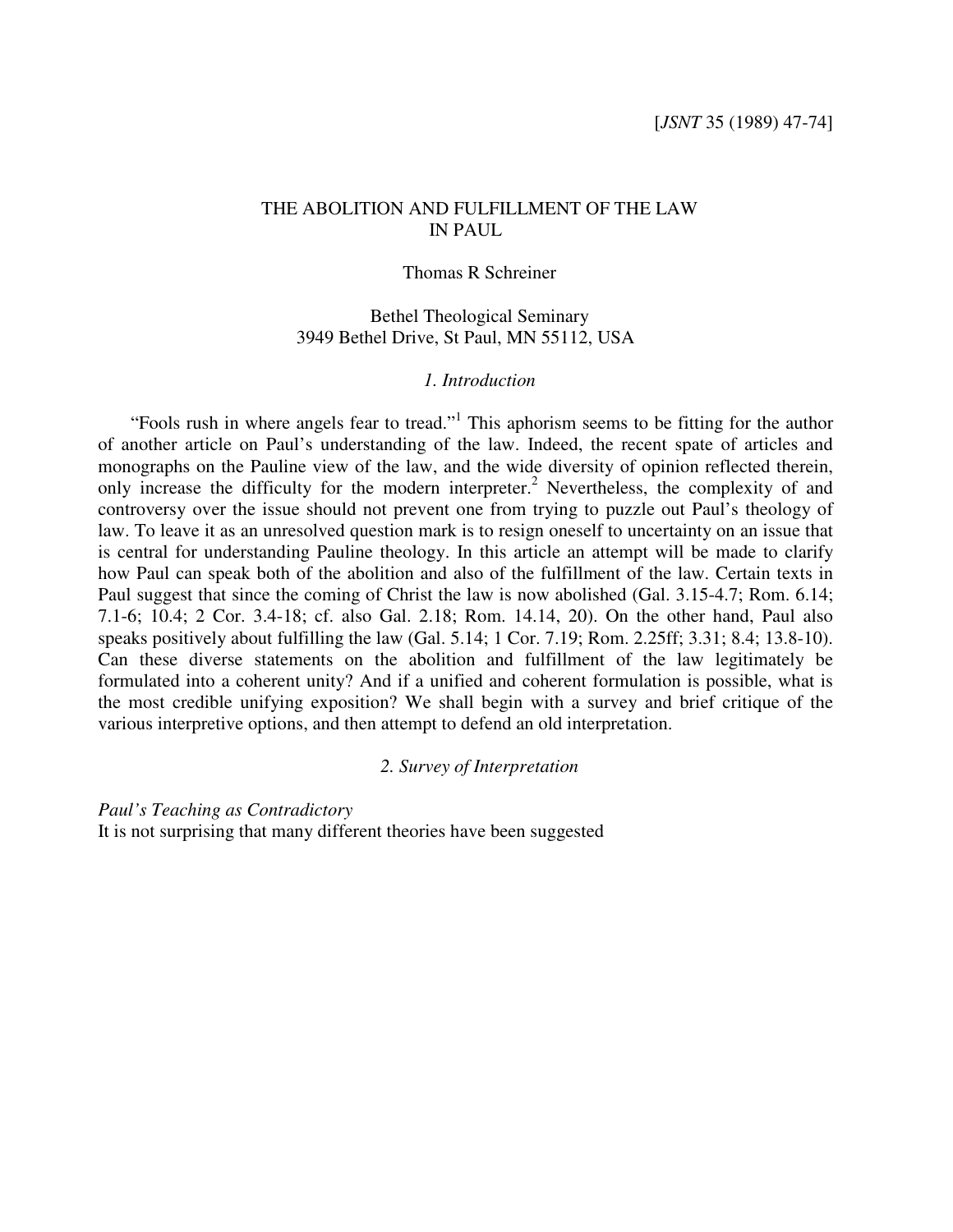# 48 *Journal for the Study of the New Testament* 35 (1989)

on the abolition and fulfillment of the law in Paul. Recently, the theory that his teaching was simply contradictory has been brilliantly defended by H. Räisänen.<sup>3</sup> This is not the place for a detailed response to Räisänen, but J. D. G. Dunn is correct in saying that any hypothesis which contends that Paul was contradictory must only be accepted as a "last resort."<sup>4</sup> Whether or not one sees *contradictions* in Paul on this issue that cannot be harmonized, or *paradoxes* which although they appear to be contradictory are ultimately harmonious, is often a matter of perspective. Many scholars who have studied Paul have come to a conclusion that opposes Räisänen's view, namely, that Paul was a consistent theologian and thinker. Thus, it appears that the benefit of the doubt should be given to Paul on this question. No one doubts that Paul's statements on the law are difficult, but one should be extremely careful about concluding that they are incoherent.

Not only is Räisänen's starting point unlikely, but the texts where he sees insoluble tensions can be explained in a more satisfying way. We shall limit ourselves to two examples which relate to the issue of the abolition and fulfillment of the law. In 1 Cor. 7.19 Paul says ή περιτομή ούδέν ἐστιν καὶ ἡ ἀκροβυστία οὐδέν ἐστιν, ἀλλὰ τήρησις ἐντολῶν θεοῦ ("circumcision is nothing and uncircumcision is nothing, but keeping the commandments of God"). Räisänen argues that the statement is in tension with Paul's parallel statements in Gal. 5.6 and 6.15.<sup>5</sup> Indeed, the assertion smacks of Paul's "conservative" and `almost "legalistic" stance in 1 Corinthians. Räisänen concludes that 1 Cor. 7.19 is "very much Jewish" and "very little specifically Christian."<sup>6</sup> Räisänen is entirely right to point out the difference between 1 Cor. 7.19 and Gal. 5.6 and 6.15, and he is also right to suggest that the different emphasis is due to the particular situation to which Paul is responding. However, his contention that this statement is closer to being Jewish than Christian is completely misleading. It would have been unthinkable for most Jews, including those of the diaspora, to exclude circumcision from the divine commandments. Instead, C. K. Barrett is correct when he says that this is one of the most radical statements that Paul makes about the law, for he now speaks of obeying God's commandments without including circumcision among them! 8 It is instructive to note that Paul in one verse displays the very tension on the law which Räisänen labels as contradictory. He speaks negatively of circumcision and excludes it from the commandments of God, and yet he speaks positively of obeying the commandments. It is highly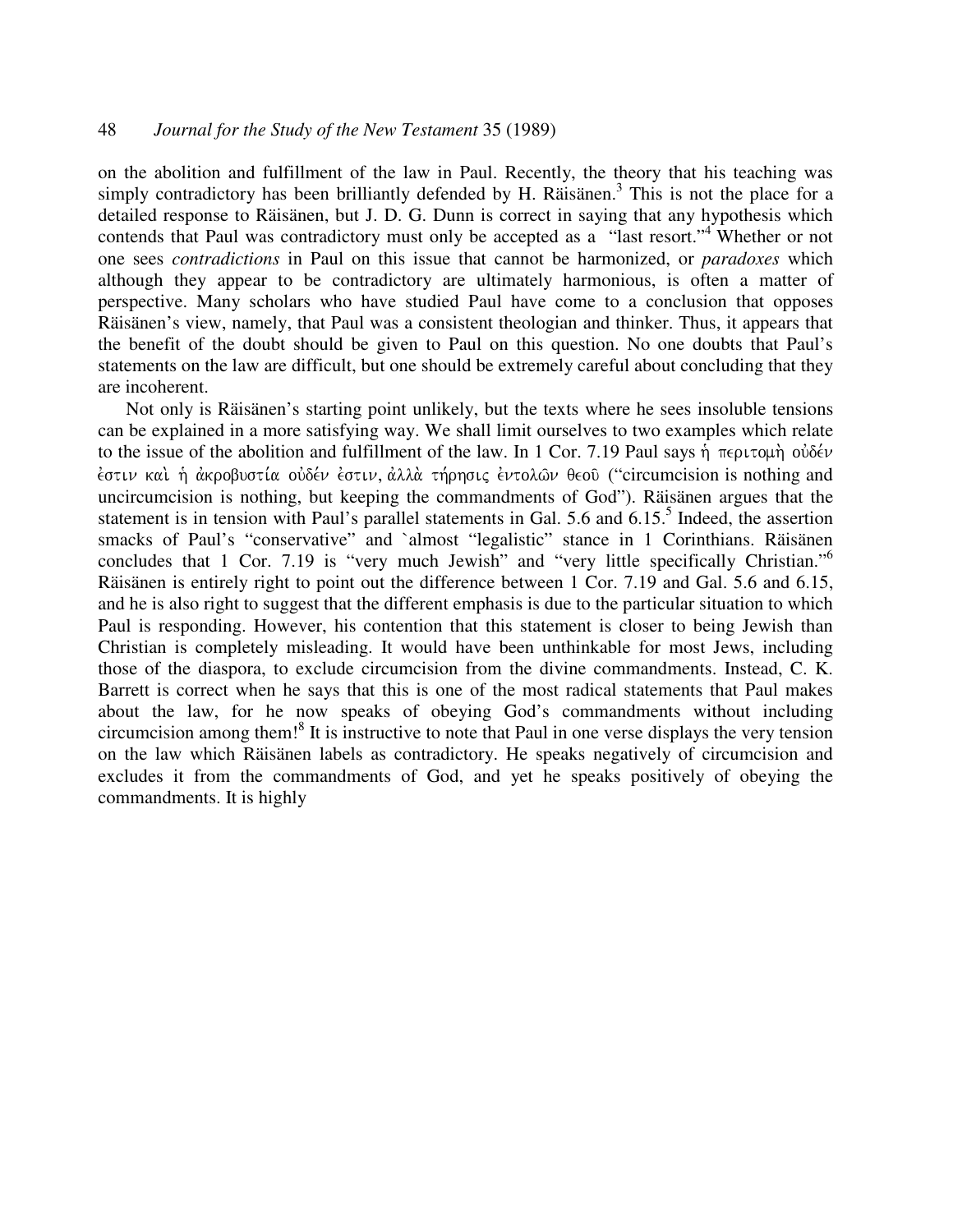improbable that Paul would be unaware of this tension, especially when it occurs in a single verse. The same point could be made regarding Gal. 5.14.<sup>9</sup> It is unlikely that when Paul speaks of fulfilling the law through love of neighbor that he has forgotten his emphasis on liberation from law in the rest of the letter. In particular, it is improbable that Paul would have regarded the statement in Gal. 5.3, which threatens those who desire to obey the whole law, as in conflict with his statement in Gal. 5.14, especially since the statements are separated by only a few verses.<sup>10</sup>

### *The Developmental View*

Several other scholars have also seen contradictions or tensions in Paul's statements on the law, but they can be distinguished from the previous position because the contradictions are not discernible *in the same letter.* Rather, the contradictions or tensions are detected between various letters, and thus a theory of development for the Pauline understanding of law is suggested. Those who espouse such a position invariably see the mature Pauline statement in Romans.<sup>11</sup>

Appealing to the development of Paul's thought on the law is not an acceptable solution for at least three reasons.<sup>12</sup> 1. A suitable period for significant evolution in Paul's thinking about the law is lacking, this is even the case if one subscribes to an early date for Galatians, <sup>13</sup> but it is especially the case if Galatians was written later.<sup>14</sup> One should not forget that Paul had been involved in missionary work a number of years before any of his letters were written, and thus he had probably already hammered out the essence of his theology. 2. Räisänen is correct in pointing out that the developmental view does not really solve the problem, for problematical statements on the law are found *within* the same letters.<sup>15</sup> 3. Finally, while there are noticeable differences between, say, Galatians and Romans, these should not be ascribed to a development in Paul. The varied nature of the response is explicable on the basis of the specific occasion which Paul was addressing. Paul's statements on the law in Galatians are more negative than in Romans because of the Judaizing opposition which was such a severe threat to the Galatian churches.<sup>16</sup>

#### *A Critique of Legalism*

Others claim that Paul's negative statements on the law refer to his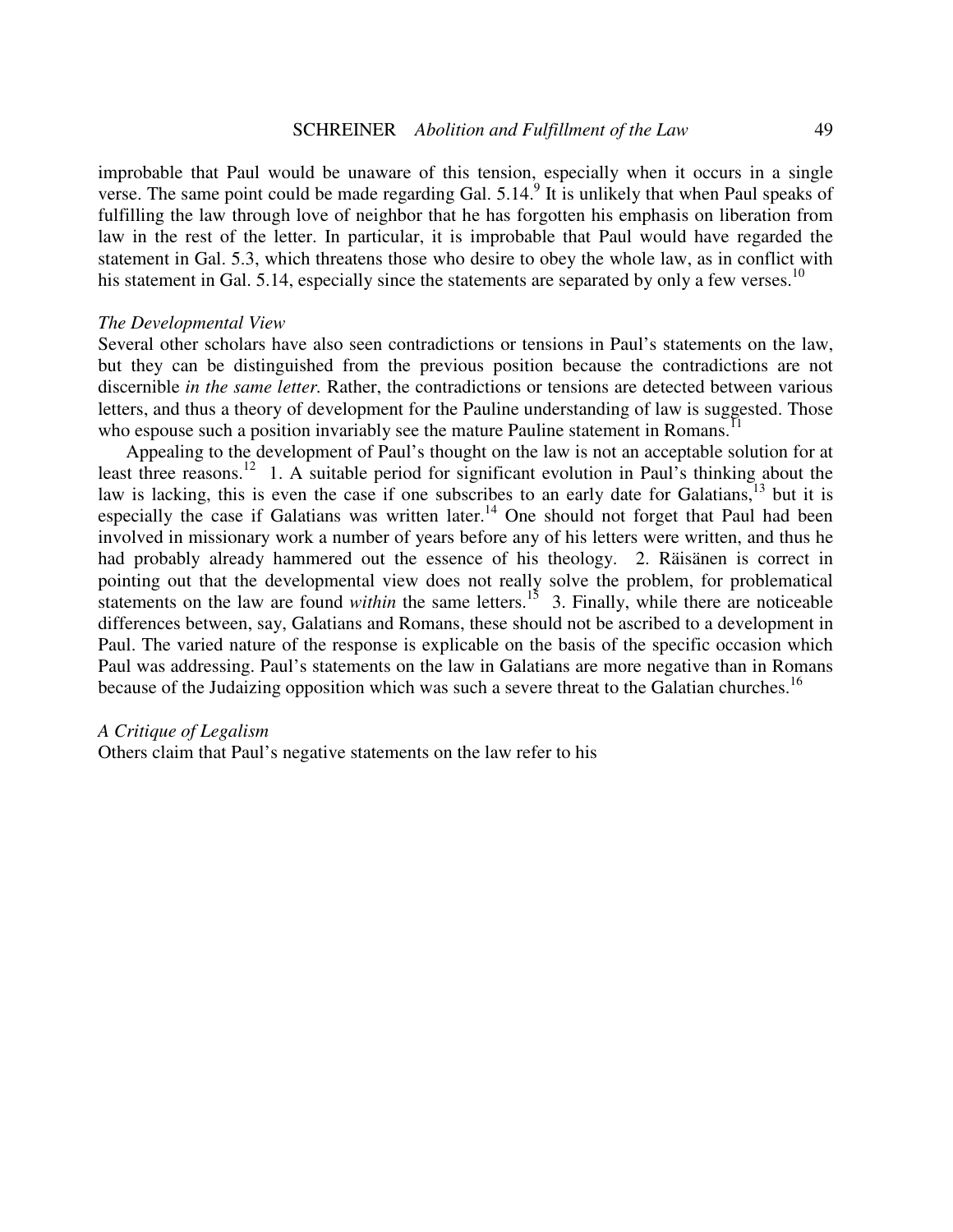critique of *legalism,* while the law as it expresses the will of God is still binding and authoritative.<sup>17</sup> This interpretation has received its major impetus from the magisterial commentary on Romans by C.E.B. Cranfield.<sup>18</sup> Despite the reservations of some scholars, it is probable that Paul does wage a polemic against legalism in Galatians and Romans.<sup>19</sup> Nevertheless, to limit Paul's critique of the law to legalism is not a *comprehensive* answer, even though legalism was a major problem that Paul faced.<sup>20</sup> A brief analysis of Gal. 3.15ff. indicates that Paul believed, in some sense, in the abolition of the Mosaic law. This does not imply that the Mosaic law was inherently legalistic, even though the Judaizers were distorting it and using it in a legalism way. Paul's point is that God intended the Mosaic covenant to be in force for only a certain period of salvation history. Two lines of evidence converge to support such a salvationhistorical view.

Firstly, the chronological argument that Paul uses in Gal. 3.15ff: where he demonstrates the priority of the Abrahamic covenant over the Mosaic covenant, proves that he is not exclusively referring to *legalism.* He is also referring to the Sinai covenant. It was not legalism which was handed down on Mount Sinai, but the Mosaic law. Paul is employing a salvation-historical argument in Galatians 3 which indicates the priority of the Abrahamic covenant over the Mosaic covenant. Now that Messiah has arrived the Mosaic covenant is no longer in force (3.19). The temporal argument is underlined in 3.23-25. We were guarded under the law until faith came ( $\pi \rho \dot{\delta}$ ) τοῦ δὲ ἐλθεῖν τὴν πίστιν ὑπὸ νόμον ἐφρουρούμεθα ("before faith came, we were held in custody under the law," v. 23). The faith  $(\tau \gamma \nu \pi (\sigma \tau \nu))$  Paul has in view must be specific faith in Jesus as Messiah. Abraham, after all, had faith in God during the OT era (Gal. 3.6fi:), and so, presumably, did many others.

What Paul is referring to here is the faith which was revealed later in salvation history ( $\epsilon \dot{\iota}_{\zeta} \tau \dot{\eta} \nu$ μέλλουσαν πίστιν ἀποκαλυφθῆναι (''to the faith which is about to be revealed,'' v. 23), i.e. faith in Jesus as the Christ. The parallel between w. 24 and 25 demonstrates that Paul had this particular faith in Christ in mind, for he clearly uses the word faith ( $\tau$  $\hat{\eta}$  $\zeta$   $\pi$  $(\sigma \tau \epsilon \omega \zeta)$ ) in v. 25 as a synonym for Χριστόν ("Christ") in v. 24. Verse 24 says that the law functioned as our παιδαγωγός $^{21}$  . . . είς Χριστόν ("pedagogue until Christ"). The preposition  $\epsilon\zeta$  should be translated temporally ("until") since the parallel statement in v. 25 employs the temporal idea of no longer ( $o\dot{v}$  $\kappa \in \mathbb{Z}$ ) being under the child attendant. What Paul says here about the  $\pi\alpha\alpha\gamma\omega\gamma\gamma\gamma\gamma'$  ("pedagogue") clearly applies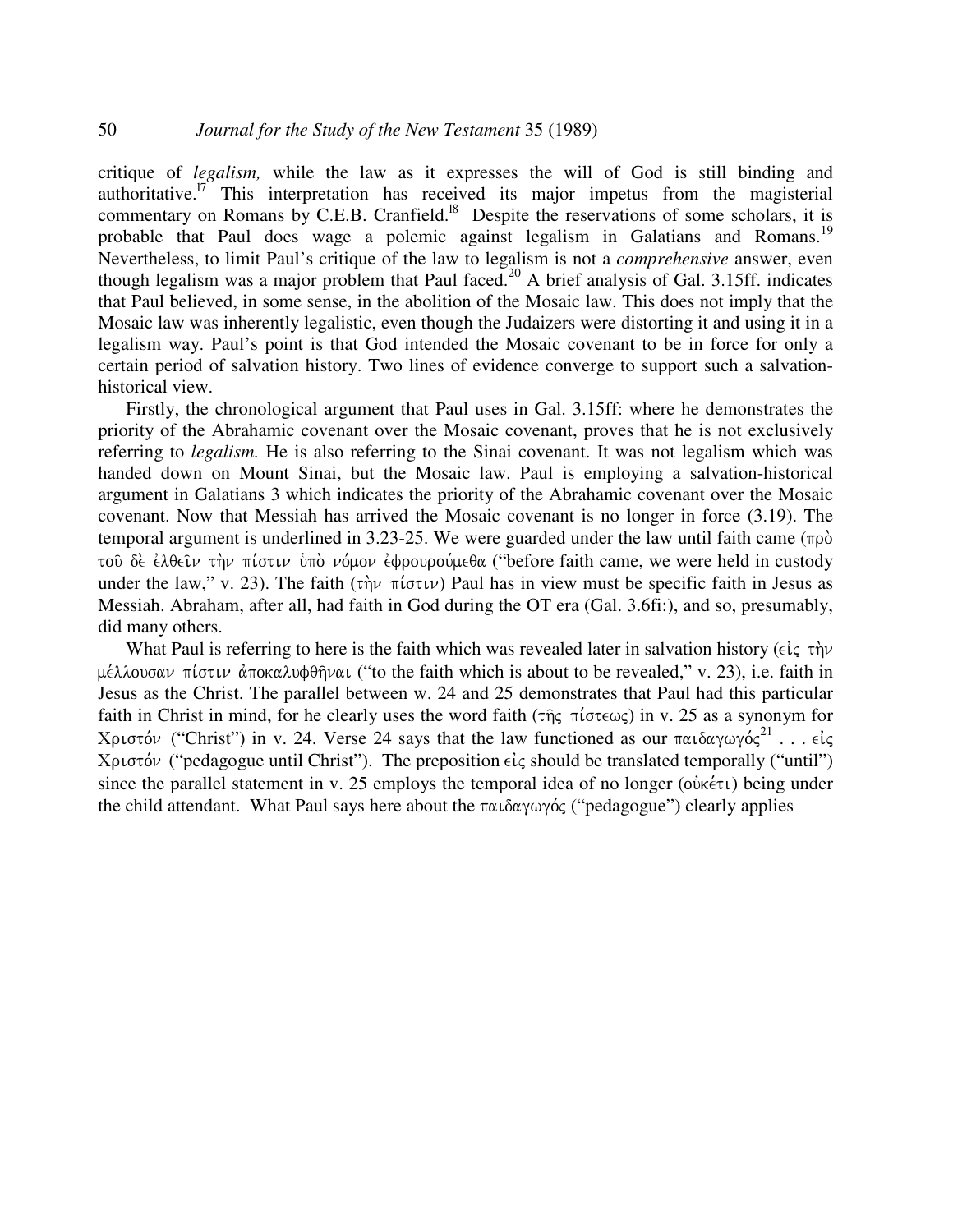to the Mosaic law. Now that Christ has come believers are no longer under the law. Obviously, the Judaizers were still living under the Mosaic law. Thus, Paul's point is not that it is impossible to live under the Mosaic law, for that is precisely what the Judaizers were doing. His point is a salvation-historical one. Now that the new era has arrived in Christ one *should* not live under the Mosaic law.

Secondly, Paul's use of the word  $\nu \circ \mu$  ("law") in Gal. 3.15ff also shows that his critique is not exclusively against legalism. The word νόμος ("law") in 3.17 must refer to the Mosaic law, and not just legalism because Paul says the law was instituted 430 years after the Abrahamic covenant. This law which came 430 years after the covenant with Abraham is, of course, the law of Moses. νόμος ("law") in 3.19 must also mean the Mosaic law, for Paul is certainly not asking in that verse: why then legalism? And in 3.21 the word  $\nu \circ \mu$  ("law") again must refer to the Mosaic law since Paul says that the law is not contrary to promises of God, but he would never say this about legalism. Legalism is contrary to the promises of God. In conclusion,  $\nu \phi \mu o \zeta$  ("law") in Gal. 3.15ff clearly refers to the Mosaic law, and therefore Paul's statements here relate to the law as a whole and not exclusively to legalism. When this second argument about the meaning of  $\nu$  ("law") is combined with the first argument, i.e. that Paul is limiting the law to a certain period of salvation history, then, the conclusion seems to follow shat Paul thought that the Mosaic law was abrogated in some sense. This view is further supported by 2 Cor. 3.4ff.; Rom. 6.14; 7.1- 6;  $10,4.^{23}$ 

### *A New Torah*

If the above point is granted, then Paul did teach the cessation of the Mosaic Torah. Can we locate his reason for doing so? Some scholars assert that within Rabbinic Judaism there existed the idea that when the Messianic Age arrived, the old Torah would cease.<sup>24</sup> Others emphasize the point that Paul viewed Jesus as the mediator of a new Torah. <sup>25</sup> But against the view of a cessation of the law in the Messianic age is the fact that nowhere does the Rabbinic literature clearly teach such a cessation. It merely indicates than a few rather peripheral commandments may be changed, and that a fuller and more accurate understanding of Torah will be realized.<sup>26</sup>

It is also unlikely that Paul saw the sayings aid example of Jesus as a new law, the Torah of Christ. This is not to deny that the words of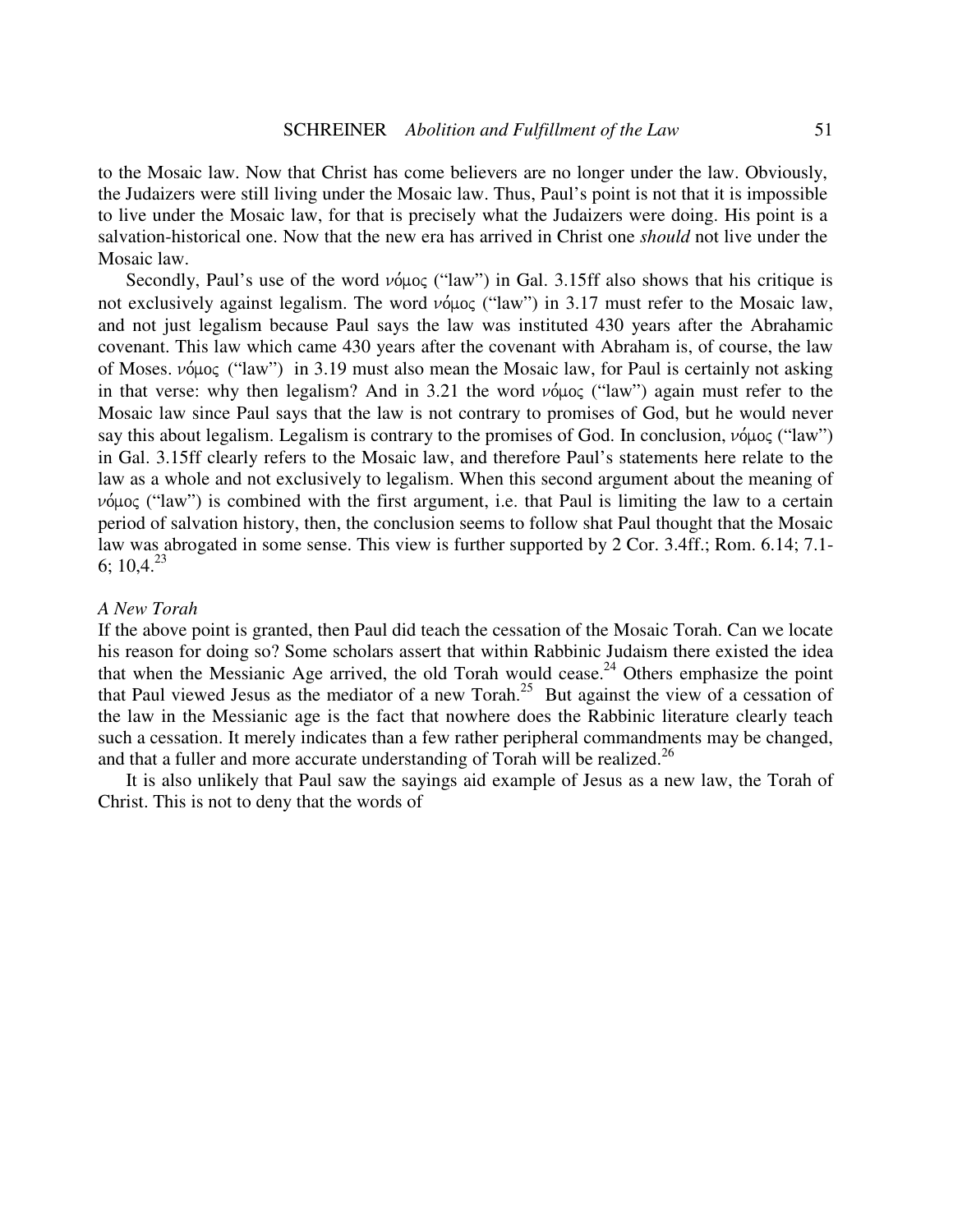Jesus were authoritative for Paul (cf. 1 Cor. 7.10f.; 9.14). What is being questioned is that the words of Jesus constituted a new Torah which replaced the old Torah. The first argument against this is the fact that Paul appeals so seldom to the Jesus traditions; this is particularly evident when one compares Paul's citations of the Old Testament with his citations of the words of Jesus. That Paul cites the OT very often is clear, but the indisputable quotations from the words of Jesus are in comparison remarkably few. Thus, it seems unlikely that the words of Jesus constituted a new law for Paul. Secondly, the "law of Christ" in Gal. 6.2 does not refer to the teaching of Jesus.<sup>27</sup> Indeed, Paul nowhere in the letter appeals to the words of Jesus, and if the words of Jesus were a new law, then the letter to the Galatians would seem to be precisely the place where Paul would make this clear, for he could have said the Sinai Torah is abolished, but the words of Jesus are a new law for the Christian. In the same way, the "law of Christ" in 1 Cor. 9.21 does not refer back clearly to the citations from Jesus in 1 Cor. 7.10 and  $9.14^{28}$ 

Similar to the preceding view is the suggestion that Paul believed in the abolition of the *Sinai-Torah,* while upholding the continuing validity of the *Zion Torah*. 29 The Achilles' heel of this theory is that there is no evidence in the OT that the new covenant (Jer. 31.31ff ) would contain a different law from the old one.<sup>30</sup> Nor is it clear that the law proceeding from Zion (Isa. 2.1ff.; Mic. 4.1ff )was understood as a new Torah, which cancels the Mosaic Torah. Thus, M. Kalusche's judgment that the Zion Torah is a "*Phantom*" is correct.<sup>31</sup> It also cannot be demonstrated that when Paul speaks of fulfilling the law or of the "law of Christ" that he has the *Zion Torah* in mind. For example, in Rom. 13.8-10 the commandments that Paul says are fulfilled through love are found in the *Mosaic law,* and there is no indication that these commandments somehow belong to a Zion Torah which is to be distinguished from the Sinai Torah.<sup>32</sup>

#### *The Abolition of Torah*

Alternatively, some scholars who stress the abolition of Torah in Paul contend that the positive statements on fulfilling Torah in Paul do not indicate that external commandments are still binding for the Christians.<sup>33</sup> They emphasize instead that the believer naturally fulfills God's will by the power of the Spirit, and that "law" is for Paul counterproductive to authentic Christian experience. Probably the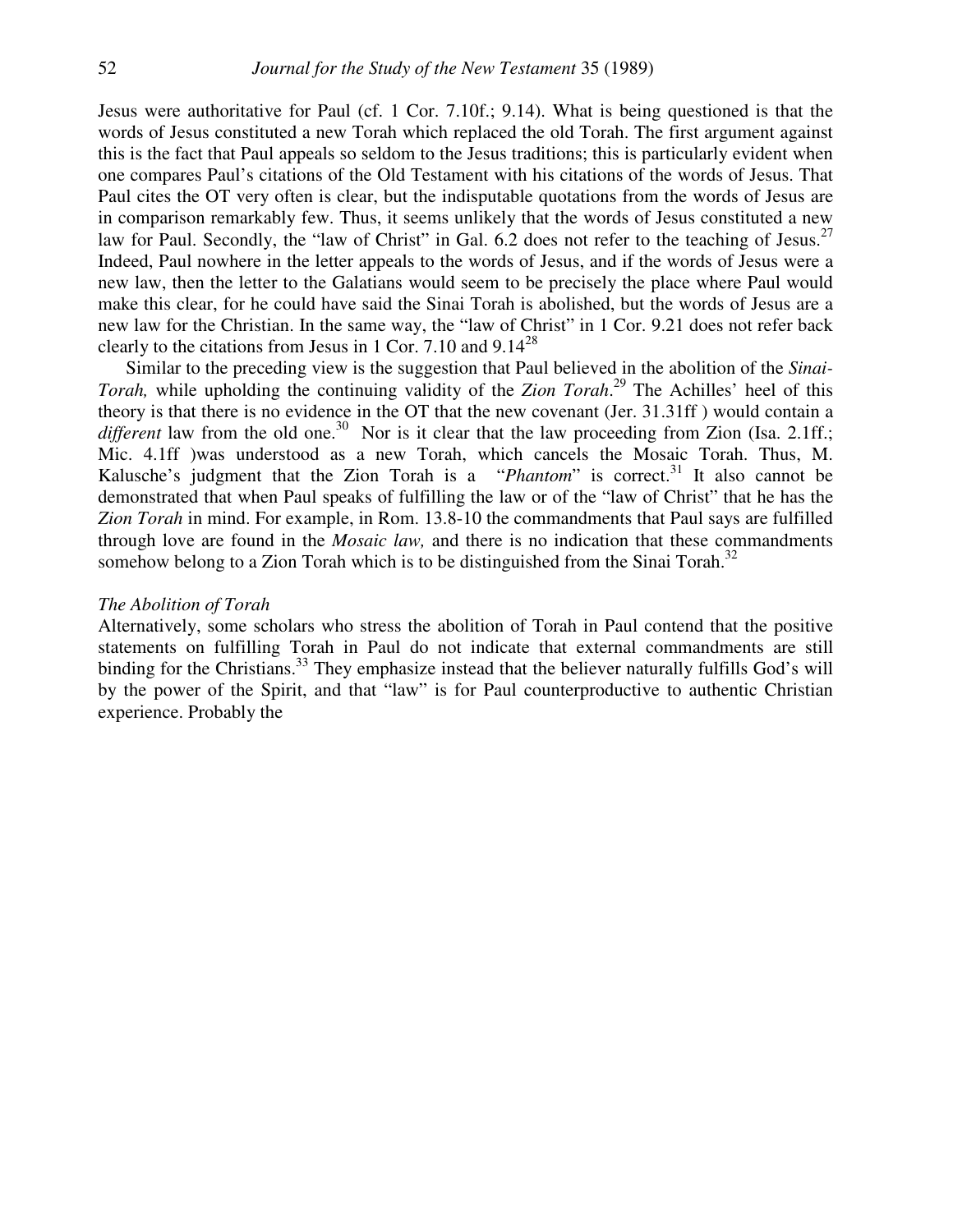best defense of this view is found in an article by S. Westerholm, who presents the following arguments:<sup>34</sup> 1. When Paul says Christians are not under law (Rom. 6.14; 1 Cor. 9.20, etc.), he means that Christians are not under any obligation or constraint to do or observe what the law commands. 2. That Paul thought the law did not have to be obeyed is clear from his attitude toward food laws (Rom. 14.14, 20; cf. Leviticus 11; Deut. 14.3-21), and his stance toward observing festival days and the Sabbath (Rom. 14.5; Gal. 4.10). 3. Even though the phrase "everything is lawful" in 1 Cor. 6.12 and 10.23 is not a full description of Pauline ethics, Paul's qualifying explanation shows that he avoids speaking of any obligation upon the Christian to do what the law demands. 4. The Christian cannot concretely discover God's will in the law, but must discover it by giving himself to God (Rom. 12.1-2; Phil. 1.9f.), by testing what is excellent, and by the renewal of the mind. 5. Paul does speak of fulfilling the law, but the point here is not that one is bound to fulfill the concrete demands of the law; rather, such obedience is the natural result of life in the Spirit. Furthermore, Paul usually distinguishes between "doing" the law and "fulfilling" it; the latter more indirect way of expressing obedience is preferable for Paul.

The preceding points relate to Paul's attitude toward the OT law, but Westerholm proceeds to draw wider implications for NT ethics as a whole. He argues that externally binding commands of any sort are not compatible with Pauline ethics. External commands, according to Romans 5-7, provoke sin. Thus, for Paul there is no "ready formula for the discovery of the will of God."<sup>35</sup> He does concede that there are "concrete instructions," but such instructions must be distinguished from "statutory formulation."36

Before we examine the more specific issue of Westerholm's analysis of the role of the law in Pauline ethics, a few comments should be made about his conclusions regarding Pauline ethics as a whole. Although Westerholm rightly stresses the role of the Spirit, and the importance of the believer's testing and proving the will of God, he wrongly downplays the place of external commandments in Pauline ethics. l. Both W. Schrage and T.J. Deidun have demonstrated conclusively that concrete external commandments are still binding for Paul, $37$  for the Pauline parenesis shows that he is not content with simply saying that God wants a person to be committed fully to him. Instead, Paul demands that this obedience be expressed concretely.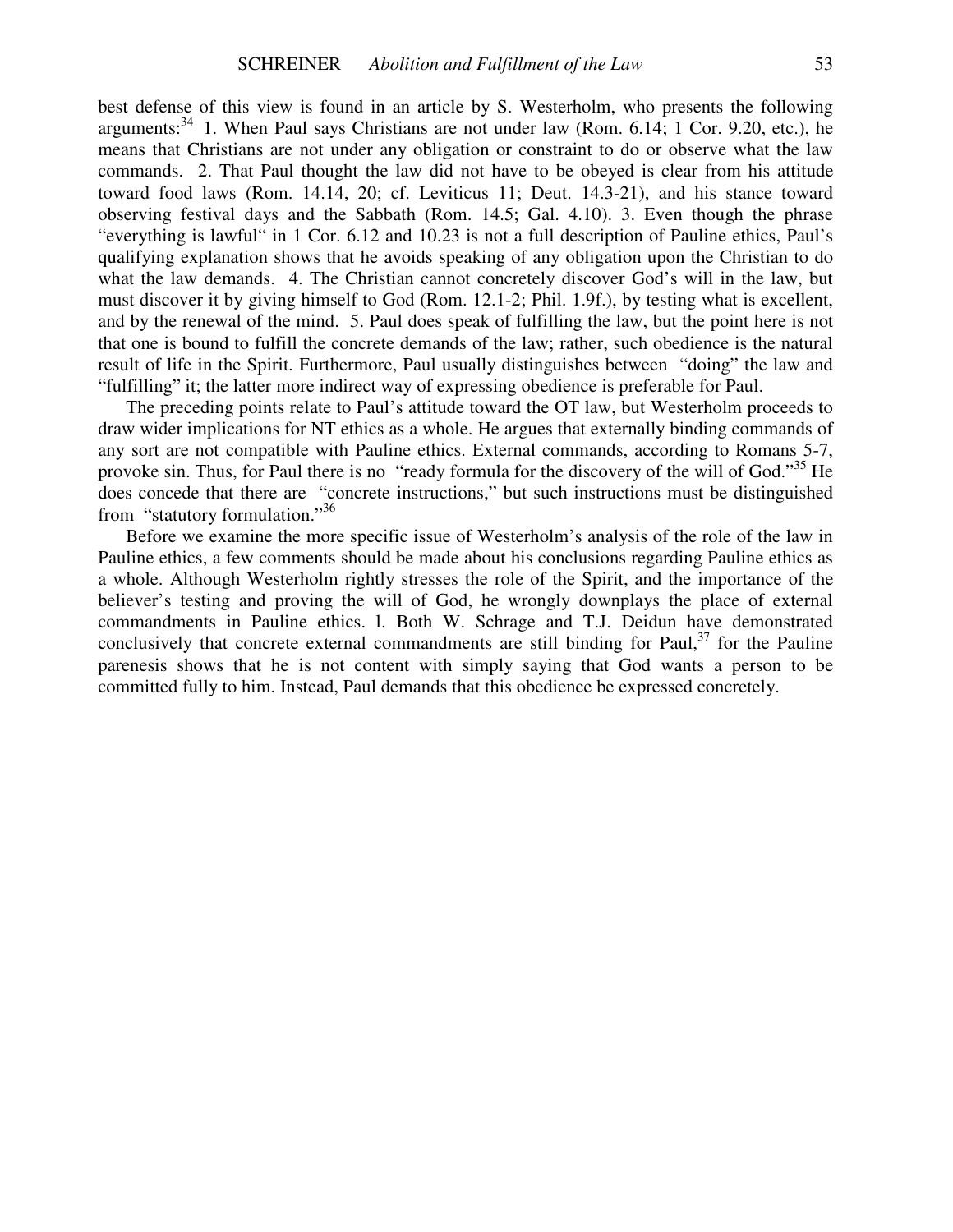1 Thess. 4.1-8 shows that Paul can speak specifically of appropriate and inappropriate sexual ethics for believers. 1 Thess. 4.6 and 4.8 also make it very clear that Paul did not think his exhortations were a matter of his own opinion since the one resisting his directions was rejecting God and would experience the vengeance of the Lord.

2. Westerholm is certainly right that Paul did not have a casuistic ethic, i.e. a specific answer for every situation. Paul did think Christians had a renewed mind which would enable them to perceive the most appropriate response to each situation. Nevertheless, just because Paul did not legislate for *every* situation, it does not follow that he had no moral norms or external commands for *any* situation. For instance, apparently the Corinthian community did not feel led by the Spirit to discipline the incestuous brother in 1 Corinthians 5. Nevertheless, Paul makes it very clear that the behavior of the individual and the community's response to the individual are wrong. This seems to be a clear case of imposing an external command on believers. Paul's instructions on divorce and remarriage (1 Cor. 7.l0ff )also make it clear that he did not shrink from giving external commands. 3. Finally, there is no evidence in Paul that the Spirit apart from the external word provides the norm from within for the Christian.<sup>38</sup> Rather, there is no necessary polarity between life in the Spirit and external demands. The Spirit and the Word work in harmony for Paul (Gal. 3.2; Rom.10.16-17).<sup>39</sup> In 1 Cor. 6.18-19 Paul commands the Corinthians to flee  $\pi$ ορνεία, but in the same context he speaks of the presence of the Spirit.

Thus, Westerholm's generalizing conclusions on Pauline ethics are unconvincing. But are his particular statements on the relationship of the Mosaic law to ethics more accurate? Although this issue is more difficult, his arguments are not conclusive here either. l. What Paul means when he says Christians are not under law (1 Cor. 9.21; Rom. 6.14; Gal. 3.23; cf. 3.25; 4.3-5) will be explained shortly, but he does not mean that all OT commands are unbinding and matters of *adiaphora.* The commandments cited from the decalogue in Rom 13.9 illustrate that these commandments are still externally binding for the Christian. To be sure, they cannot be fulfilled apart from love, but love cannot be manifested apart from the commandments either (cf. Gal. 5.14), i.e. no one can claim to be practicing love and be involved in adultery at the same time. In 1 Cor. 14.34 Paul supports his restriction on the women at Corinth by appealing to the OT.<sup>40</sup>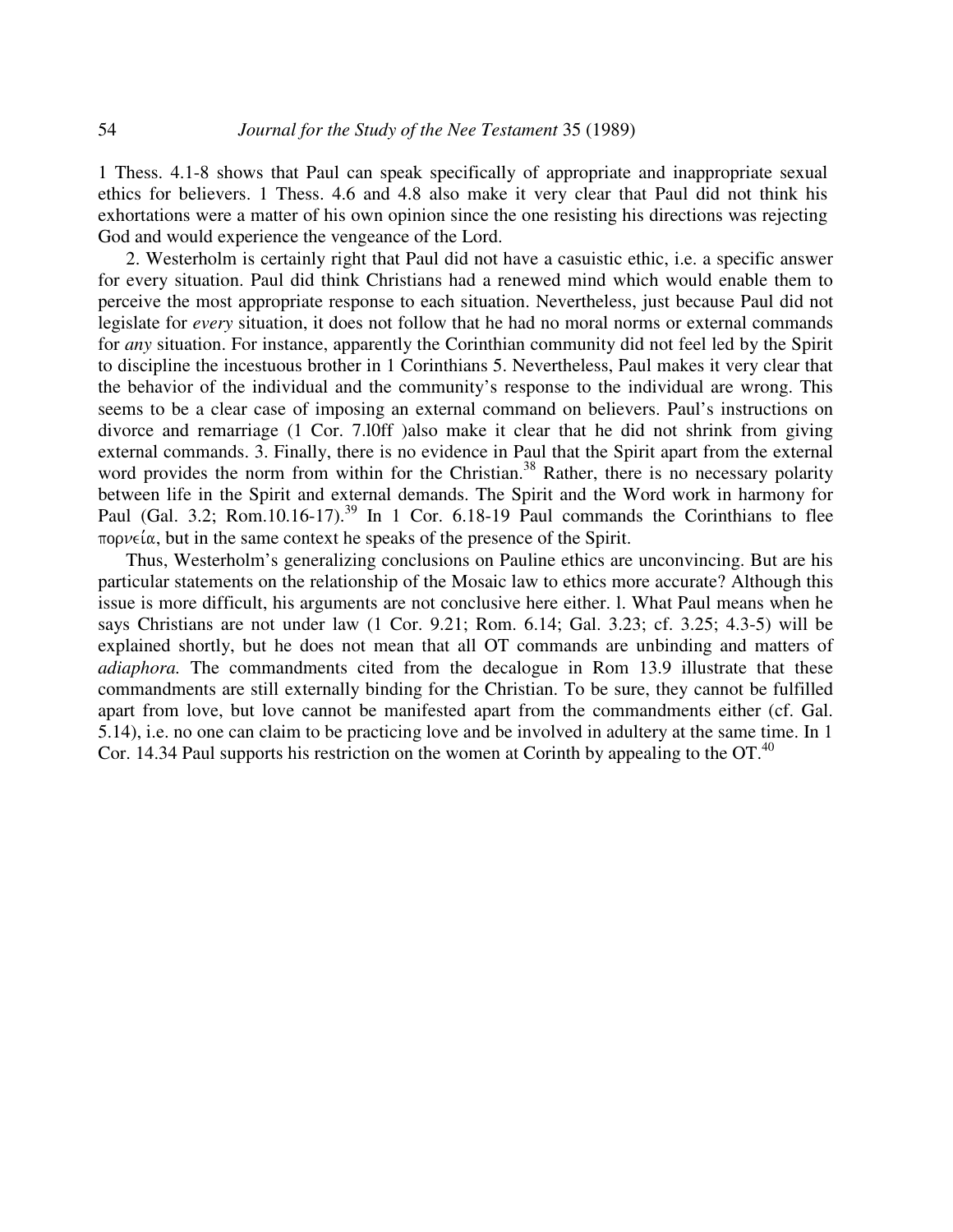Clearly, he sees the OT as possessing an external and binding authority in this particular situation.

2. Westerholm rightly cites texts which show that Paul was indifferent about some OT laws (cf. Rom.14.14, 20; Gal. 4.9-10), and concludes that the OT law is not authoritative for Paul. Nevertheless, all his citations prove is that *some* of the OT law was not binding for Paul. I shall return to this point below. 3. The phrase  $\pi\acute{\alpha}\nu\tau\alpha$  µou  $\epsilon\zeta\epsilon\sigma\tau\iota\nu$  ("all things are lawful for me") in 1 Cor. 6.12 and 10.23 seems to indicate that Paul's stance toward the law was lax, but the precise phrase is probably a citation of the opponents' argument.<sup>41</sup> What is more pertinent, moreover, is the context of that statement. Paul is not baldly agreeing that "all things are lawful"; rather, he is speaking of *adiaphora*.<sup>42</sup> Paul certainly does not think that "all things are lawful" because in this very context he forbids  $\pi$ opvela ("sexual immorality"). 4. Westerholm's distinction between "doing" and "fulfilling" the law is tenuous. If Paul is speaking of Christian obedience in Rom. 2.25-29,<sup>43</sup> then he uses the verbs πράσσειν ("to do"), φυλάσσειν ("to guard"), and τελεῖν ("to keep") to describe that obedience. 5. Lastly, while the claim that believers naturally fulfill the claims of the law by the Spirit has an element of truth, it is not sufficiently nuanced. For if Paul thought that believers would naturally obey the entire law by the Spirit, then why did he give any commands at all? Paul must have believed that concrete parenesis, and yes even binding and obligatory statements (1 Cor. 7.l0ff ) were necessary for Christians. And that they were even necessary for Christians who were progressing well in the faith is indicated by 1 Thess. 4.1-8. Thus one should not conclude that parenesis is only intended for weaker Christians.

#### *3. Liberation from the Law in Paul*

But if the Sinai covenant has been abolished, as was argued above *contra* Cranfield, then how can the above criticisms of Westerholm stand? Here it is crucial to make a very important distinction. When Paul says that Christians are no longer under law (Gal. 3.23-25; 4.4S, 21;1 Cor. 9.20; Rom. 6.14-15), that they are released from the law through the death of Christ (Rom. 7.1-6), that the law was an interim period in salvation history (Gal. 3.15ff ), that the Mosaic  $\delta \iota \alpha \kappa o \nu \iota \alpha$  is impermanent and has come to an end (2 Cor. 3.7ff; cf. Rom.10.4) he means that the Mosaic law in terms of the Mosaic *covenant* has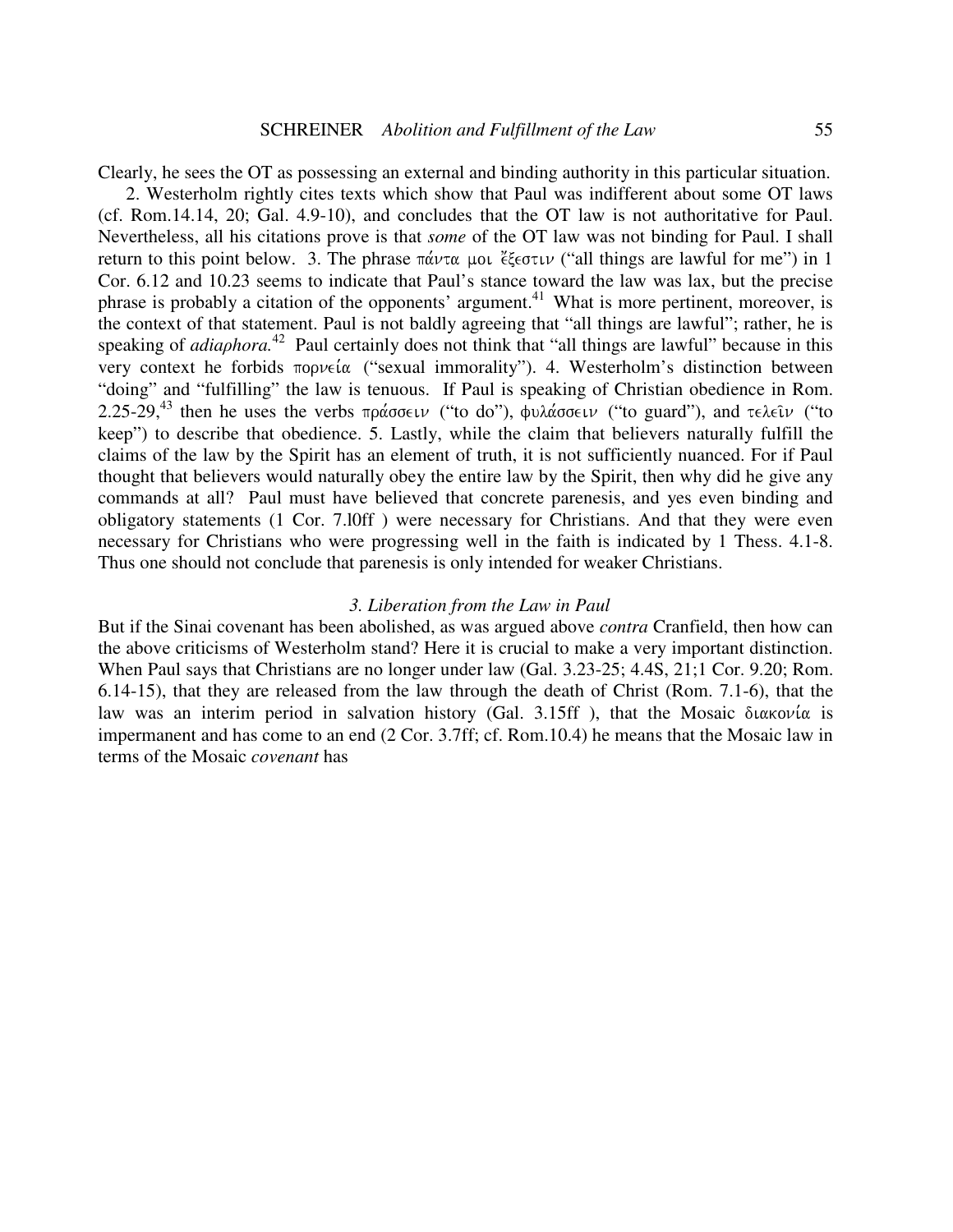ceased.<sup>44</sup> He does not intend to rule out authoritative ethical commands from the Mosaic law. On the contrary, as we have seen, he appeals authoritatively to it. Thus, Paul is making a salvationhistorical point The Mosaic *covenant* was intended by God to be in force for a certain period of salvation history (Gal. 3.15ff; 2 Cor. 3.7ff ), but it was always subsidiary to the covenant with Abraham, for the promise to bless all people would only become a reality through the promise to Abraham and the seed of Abraham (Gal. 3.8, 16; cf. Gen. 12.3; 18.18-19; 22.18; 26.4; 28.14).

What does it mean, though, to say that the Mosaic *covenant* is abolished, and yet the ethical commands from the same law are binding? The insights of the "new perspective" on Paul<sup>45</sup> should be included at this point. It has already been noted that Paul contended that Gentile Christians did *not* have to obey the entire OT law, but what is remarkable is that the laws which Paul specifically excludes, as Sanders and Dunn have pointed out, focus on circumcision (Gal. 2.3ff.; 5.2ff.; 6.15; 1 Cor. 7.19; Rom. 2.25-29; 4.9-12; Phil. 3.3), food laws (Gal. 2.llff.; Romans 14-15; 1 Corinthians 8-10), and the observance of certain days (Gal. 4.10; Rom. 14.5f.; cf. Col. 2.16f.).<sup>46</sup> Now it is precisely these practices that separated Jews from Gentiles in the Greco-Roman world. It is well known that these particular practices were the object of scorn and curiosity in the Greco-Roman world, and that they distinguished the Jews from the Genúles. 47 For Paul the *Mosaic covenant* was of such a character that it separated Jews and Gentiles. The promise to bless all nations which was contained in the OT was to be fulfilled in and through the Abrahamic covenant, not through the Mosaic covenant. Of course, for Paul this did not mean that the Mosaic covenant was evil; instead, the Mosaic covenant had only a temporary role in salvation history.

To sum up: Paul spoke against particular ritual practices in the Mosaic covenant which separated the Jews from the Gentiles because it was these practices which uniquely characterized that covenant, and uniquely characterized the Jews.<sup>48</sup> Now that Christ the seed of Abraham (Gal. 3.16) had arrived and had taken upon himself the curse of the law (Gal. 3.13) the Mosaic covenant was no longer in force for those who had believed in Christ. The new era had dawned, and the blessings of the new age were now available to *all* nations.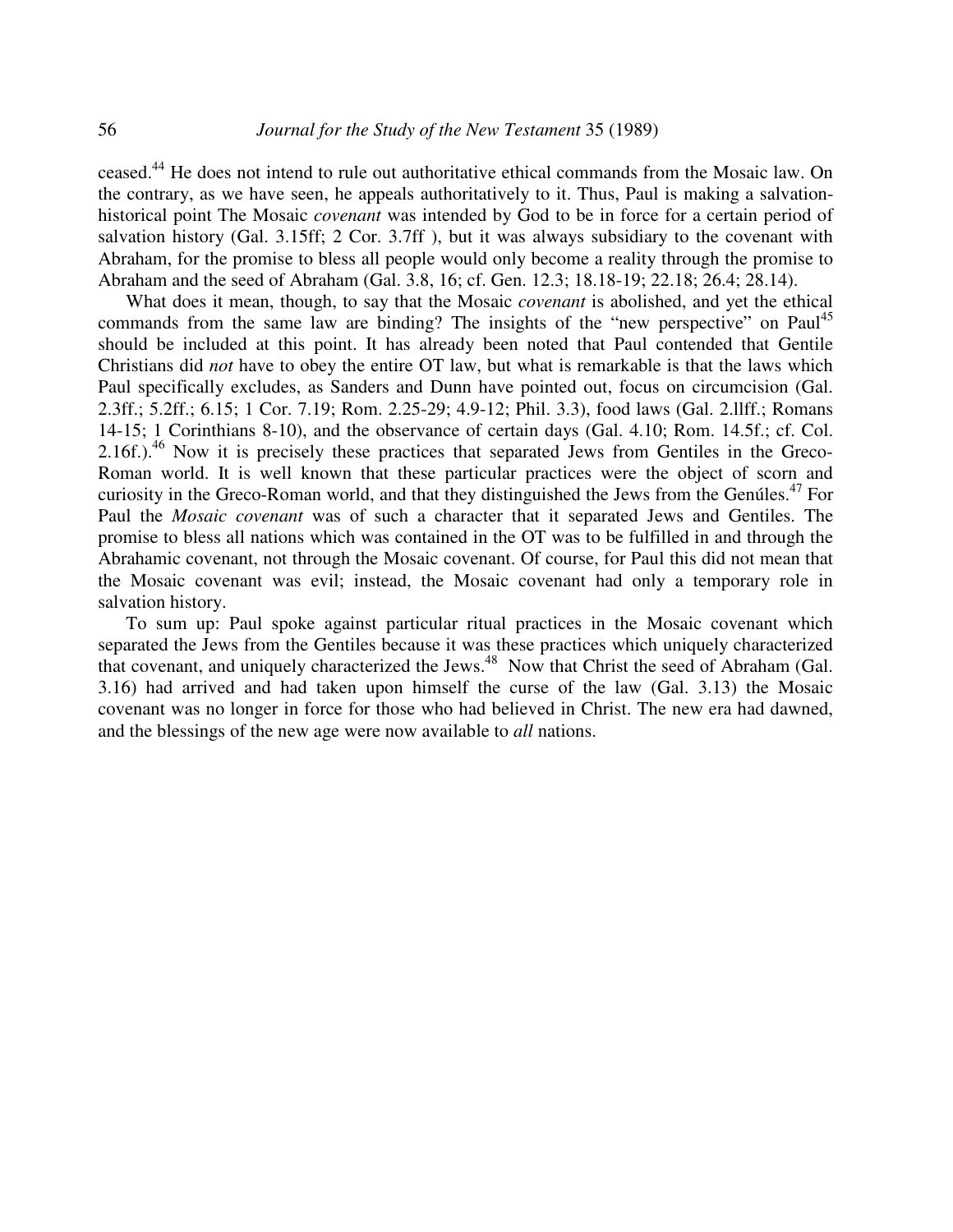But if the above explanation is correct, then why does Paul speak of the condemnation of the law, of sin being provoked by the law, of sin increasing because of the law, and of the believer dying to the law through the death of Christ (Gal. 2.15ff; 3.10-13,19, 22; Rom. 5.20; 7.1-25; 1 Cor. 15.56; 2 Cor. 3.7ff:)? These texts seem to imply that the dissolution of the law is necessary because through the law sin is provided with a bridgehead and even increases in its power. This would also suggest that the problem with the Mosaic law was not only cultural and ethnic, i.e. that it created a distinction between Jews and Gentiles, but the law also had an intrinsic problem, namely that because of sin it ended up producing more unrighteousness. Therefore, one could infer, as Westerholm seems to, that the law as a whole must be abolished in order to counter sin. Furthermore, Paul's statement about the law producing transgressions in Gal. 3.19 must refer to more than just transgressions in the ritual sphere, but it must also include transgressions in the moral sphere as well (cf. Rom. 5.20; 7.7ff ). And this would suggest that it is improper to limit the dissolution of the Mosaic covenant to the particular ritual practices which distinguish Jews from Gentiles. It would seem to prove that the *whole* law is abolished now that Christ has come (see Gal. 3.1525; 4.1-7), not just the ritual aspect of the Mosaic law.

The above objections can be satisfactorily answered. Doubtless Paul sees a close relationship between the law and sin, but he never sees a problem with the law per se (Rom 7.12, 14; Gal. 3.21). The problem is with the flesh or with sin which use the law to produce sin (Rom. 7.8,11,14,17-18, 24). Thus, when Paul speaks of release from the law (Rom. 7.6) he is not implying that all external law is counterproductive for Christians. The point is that the person in the flesh *cannot* obey the law of God (Rom. 7.14-25; 8.5-8). The problem is not with the law, but with sin and the flesh. So the necessity of freedom from the law which Paul speaks of must be carefully explained. Believers need freedom from the law in *this sense* because they cannot obey it, because they are in slavery to sin. However, in the new age the power of the Spirit makes obedience to the law possible (Rom. 8.4). Thus, when Paul relates sin and the law to each other, he has the moral demands of the law in mind, and he does argue that the person who is in the flesh *cannot* obey the law and therefore is condemned (Gal. 3.10-13), but his solution is not to do away with all external commands. He asserts that Christians by the power of the Spirit can now fulfill what the law demands.<sup>49</sup>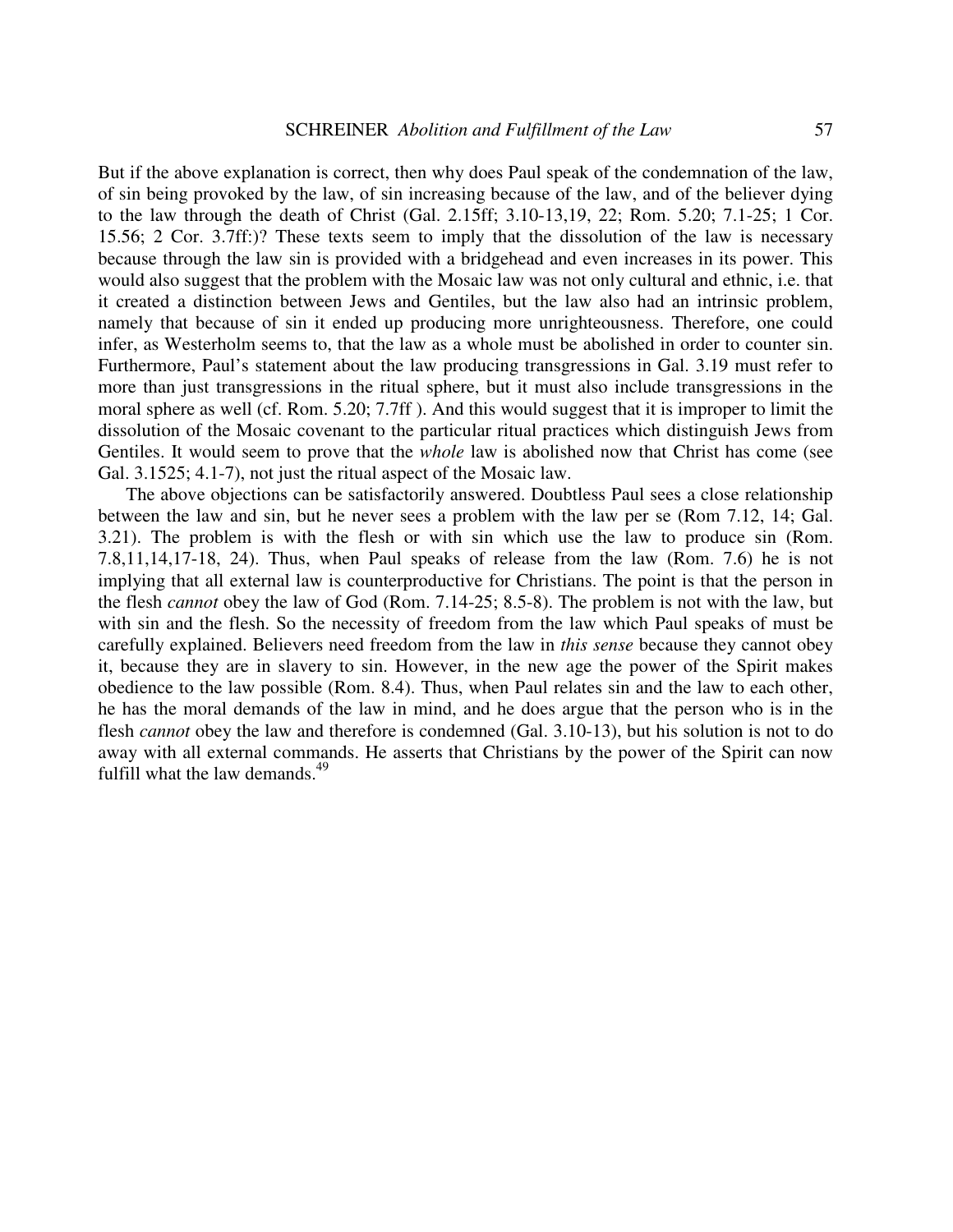Thus, Paul had at least two things in mind when he spoke of the dissolution of the Mosaic covenant. The nature of that covenant was such that it divided Jews from Gentiles, and thus the covenant was intrinsically nationalistic. With the arrival of Christ the time of particularism was over and now the universal blessing promised to Abraham was available for all nations. But Paul conjoins with this another thought, namely, the idea that those under the law are under a curse (Gal. 3.1x13), that to be under the law is to be under sin (Gal. 3.21-25; Rom. 6.1415; 7.1-6), and that the commandments of the law even provoke one to sin (Rom. 7.7ff.), and that the power of sin is found in the law (1 Cor. 15.56). Paul is still using a salvation-historical argument here, for in his mind obedience to the law was simply impossible for those who did not have the Spirit, who were dominated by the flesh (Rom. 8.5-8). But Paul strains to make it clear in Rom. 7.7ff. that he sees no intrinsic problem with the content of the law. The commandment is still from God; the problem is the lack of power *to do* what God has commanded.

Thus, Paul can speak of being liberated from the law in two senses. 1. It can signify liberation from the Mosaic covenant which contains rites that are particularly Jewish and therefore leads to a separation between Jews and Gentiles. 2. It can also signify liberation from the power of sin which uses the law as a bridgehead. But now that the age of the Spirit has arrived and Christ has broken the power of sin by his death, the age of slavery to sin has ended. Paul does not carefully distinguish these two notions of liberation from the Mosaic law because they were inextricably intertwined in the era before the descent of the Spirit, the fulfillment of the Abrahamic covenant, and the death and resurrection of Christ. Before the new age arrived the Mosaic covenant erected barriers between Jews and Gentiles by requiring Gentiles to be circumcised, to observe certain days, and to keep the food laws. But it was also true that before the advent of the Spirit those living in the old age and in the flesh could not keep the law. Nevertheless, liberation from the dominion of the law in the second sense does not meat that the external commands of the law are irrelevant for the believer. Instead, it means that believers now by the power of the Spirit are enabled to obey the law (Rom. 8.4) which formerly they could not obey.<sup>50</sup>

A qualification should be added here. Paul is speaking about what is largely or generally true in the old era and the new era.<sup>51</sup> The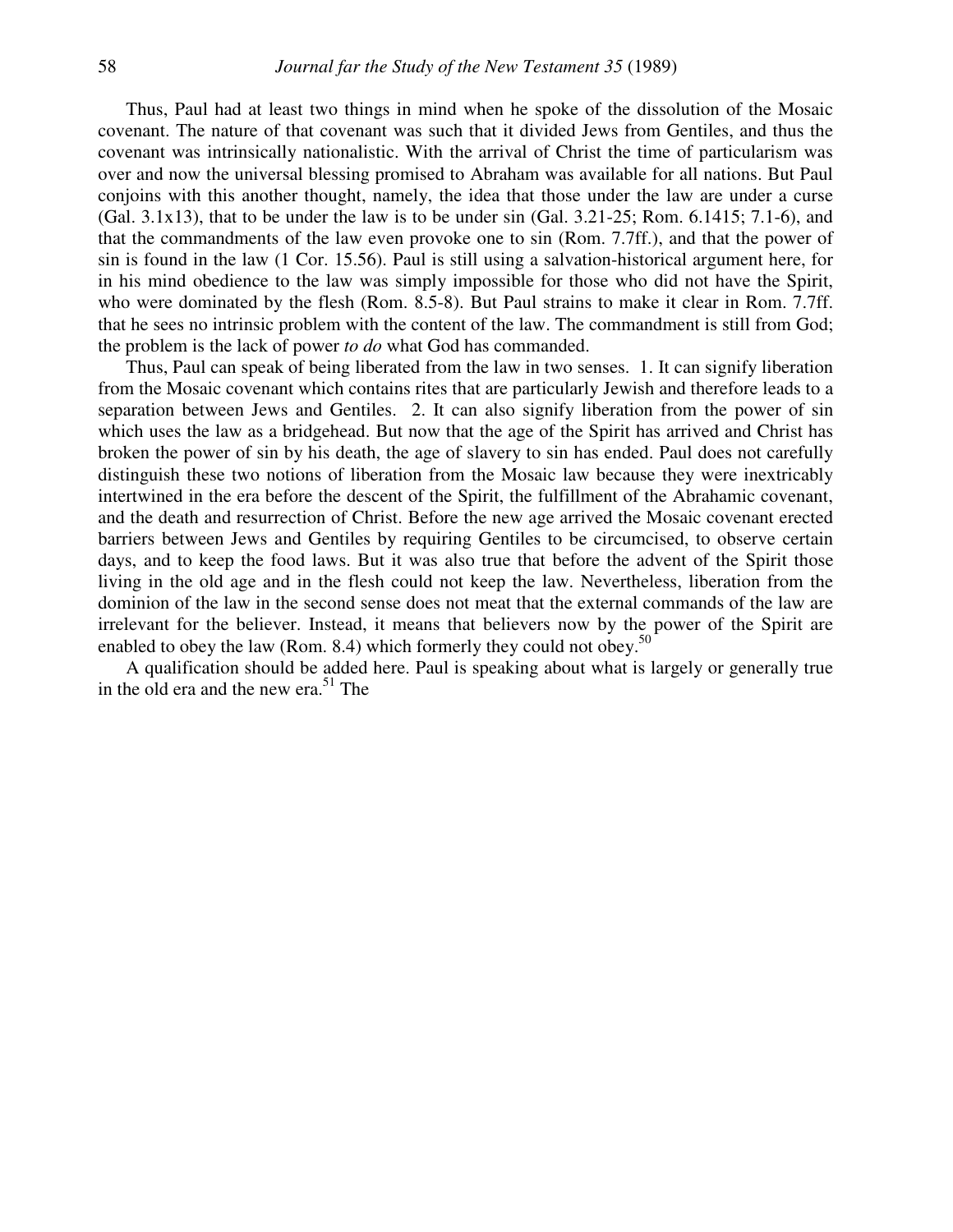example of Abraham suggests that he would not deny that the Spirit brought some to new life in the OT, nor would he deny that by faith some obeyed the law. Paul's point is that generally speaking people failed to obey the law in the OT era. Thus, the extent of obedience to the law in the new covenant is greater because the Spirit has been poured out to all nations.

What I am suggesting, of course, is that there is a distinction in Paul's mind between the ritual and moral law. The dissolution of the Mosaic covenant also implies the abolition of practices, such as circumcision, Sabbath, and food laws, which separated Jews from Gentiles. On the other hand, Paul still thinks that the universal moral norms contained in the Mosaic laws are authoritative for the church. Believer by faith in the power of the Sprit can obey the moral norms of the OT law. Thus, when Paul says believers are not under the law, he s not saying that they are liberated from all moral norms. Such a distinction between the moral and ritual law is still held by some scholars,<sup>52</sup> but it is rejected by most. First, evidence that supports such a distinction will be presented, and secondly, the objections to such a distinction will be handled.

## *4. A Defense of the Moral Ritual Distinction in Paul*

That Paul made a distinction between the moral and ritual law seems to be indicated by Rom. 13.8-10. Paul clearly did not require circumcision (2.25-29; 4.9-12), the observance of certain days (14.5f.), or the observance of food laws (14.1-23) in Romans. But he does call believers to fulfill the law through love (13.8-10; cf. Gal. 5.14). Love, furthermore, cannot be separated from the specific commandments which Paul cites from the decalogue in 13.9, namely, the prohibitions against adultery, murder, stealing, and coveting.<sup>53</sup> It is easy to see that these commandments are in a different category from circumcision, food laws, and the observance of days. The commandments cited here refer to matters which would be acknowledged universally as moral norms. It is not the case that Paul thinks these demands are normative only because they are loving; rather, there is a mutual and dialectical relationship between love and the demands cited here. No one can claim to be loving end yet at the same time be guilty of murder, adultery, stealing, and coveting. But these external commands are necessary so that one can measure, at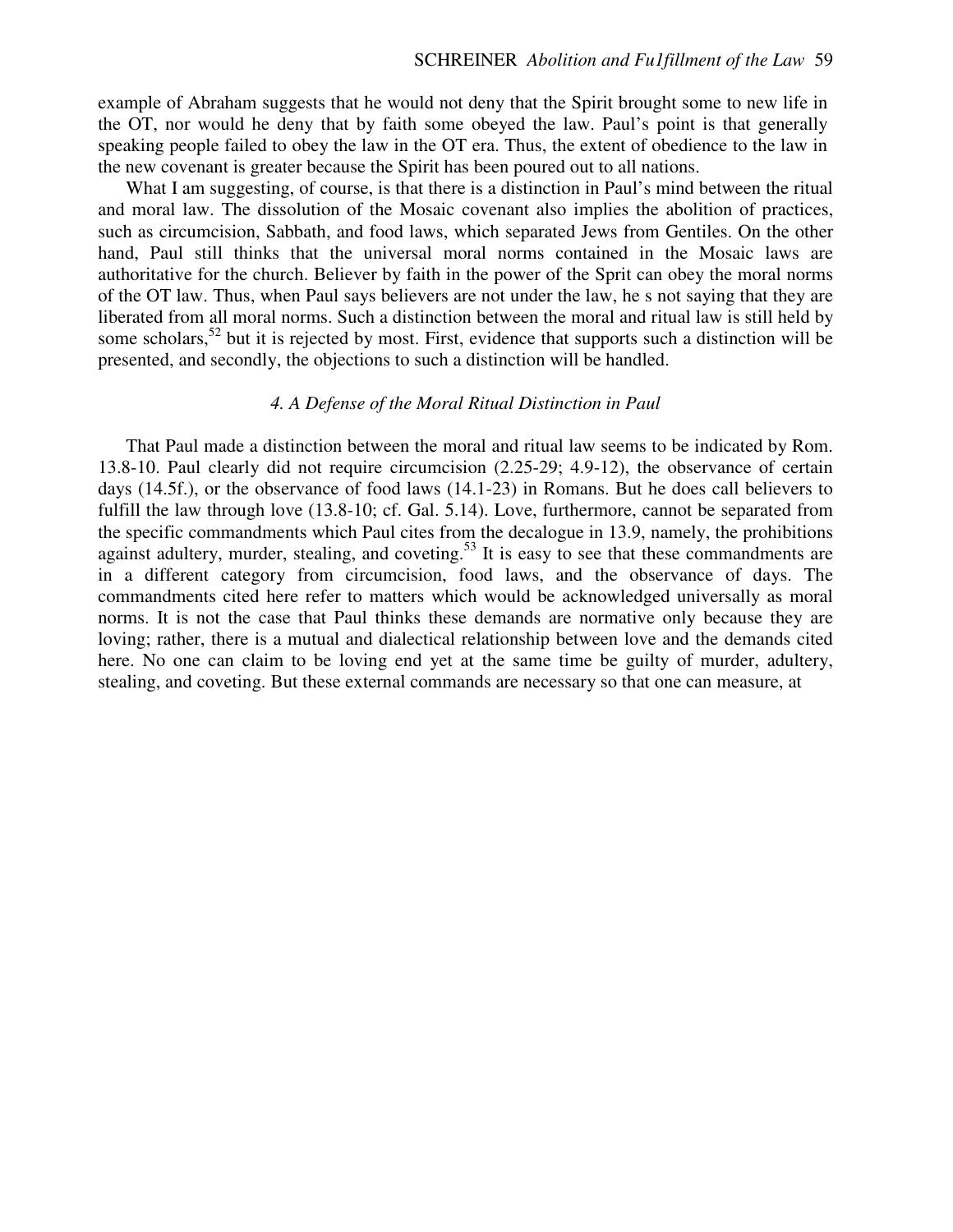least to some extent, what love is. Love without specific and concrete moral explication easily becomes a plastic notion which is molded in the way each person desires. Adherence to these commands is not a sufficient indication that one is living in love, but no one can claim to be living in love and at the same time transgress these commandments. Thus, love of necessity involves the observance of these commandments, but these commandments are not a comprehensive description of what love is.<sup>54</sup> One can do very noble things, after all, and love may be lacking (1 Cor. 13.1-3).<sup>55</sup>

Rom. 8.4 speaks of fulfilling the δικαίωμα ("ordinance") of the law, and here Paul stresses that this is possible by the power of the Spirit. Käsemann argues, on the other hand, that Paul is not speaking of the fulfillment of the Torah in the new age, although Paul's citation from tradition has wrongly given many interpreters this impression. Instead, according to Käsemann, christology is the focus of the passage, and it is the objective work of the Spirit and the cross which is predominant in this text.<sup>56</sup> The most straightforward reading of the text, however, suggests otherwise. The cross-work of Christ and the gift of the Spirit enable the believer to fulfill the "legal claim" (δικαίωμά, "ordinance") of the laws Käsemann rightly sees that Paul is referring to the objective work on the cross here, but this objective work of Christ is linked directly to concrete obedience to the requirement of the law. Paul's point in this passage is that those in the Spirit manifest the work of the Spirit in their lives. As 8.13 says, "they put to death the practices of the body by the Spirit."

It has often been pointed out that δικαίωμα ("ordinance") is singular in Rom. 8.4, indicating that Paul is referring to the law as a unity.<sup>58</sup> This is correct. The idea that Paul is referring exclusively to love by the singular of  $\delta$ ικαίωμα ("ordinance") has no support in the context, however,<sup>59</sup> for the context instead suggests that Paul is referring to the fulfillment of the same law which he describes as holy, righteous and good in Rom. 7.12. He is referring to the same law which the person in the flesh cannot obey (Rom. 7.14-25), and here Pav1 is not merely thinking of inability to obey the law of love. He specifically cites the inability to obey the tenth commandment (Rom. 7.7). Thus, when Paul speaks of fulfilling the δικαίωμα ("ordinance") of the law in Rom. 8.4, he is referring to the fulfillment of the moral norms contained in the Mosaic law. It was the inability to fulfill these moral norms which produced frustration and despair (so Rom. 7.14-25). The singular  $\delta$ ικαίωμα ("ordinance") in 8.4 shows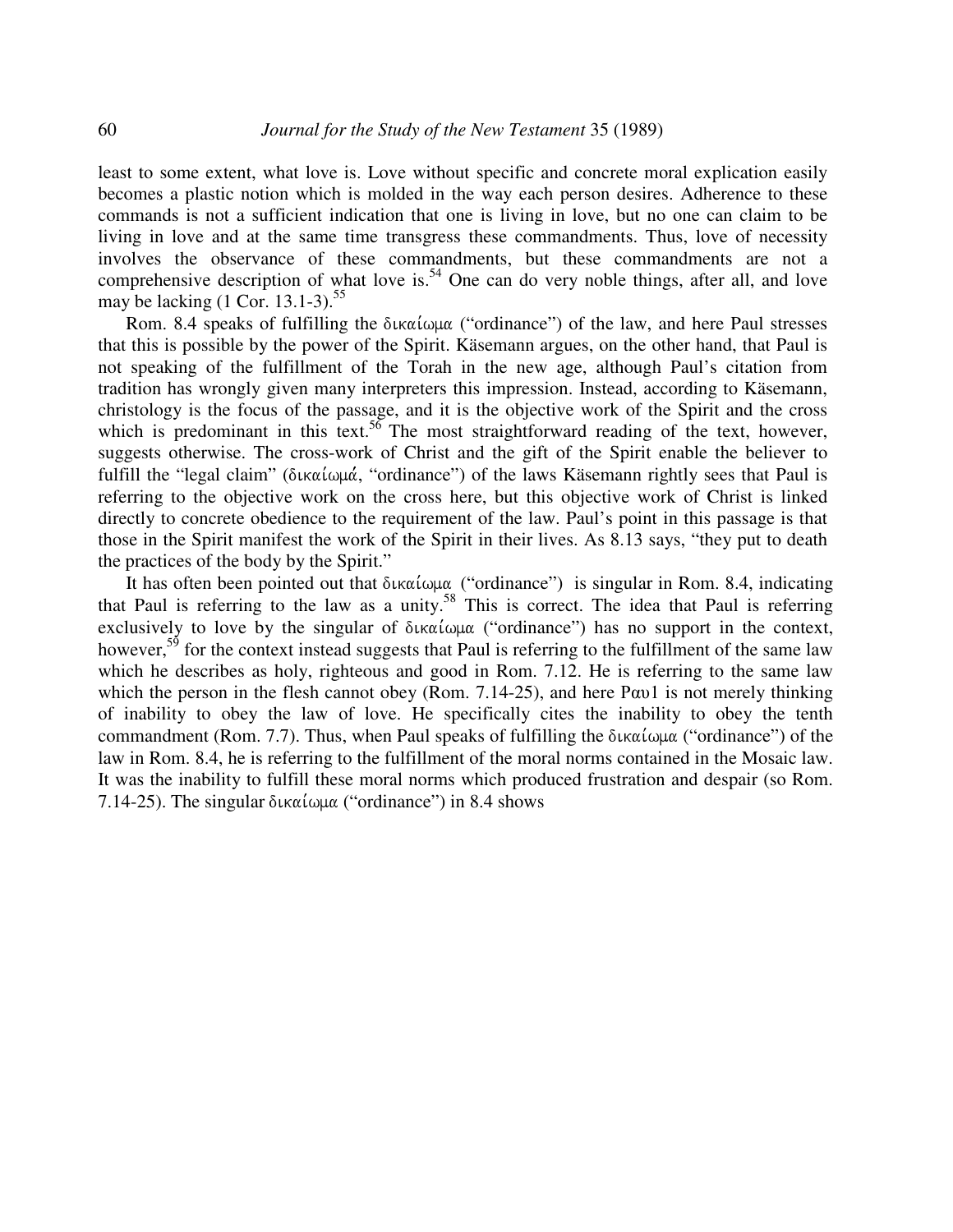that Paul is thinking of the moral norms of the law as a unity, and the context indicates that the moral norms of the law are fulfilled by the power of the Spirit, not by human effort.<sup>60</sup>

Paul's use of δικαίωμα ("ordinance") elsewhere in Romans confirms our interpretation.<sup>61</sup> In Rom.1.32 Paul says Gentiles know the , i.e. they know what God requires, but they delight in evil anyway. The δικαίωμα τοῦ θεοῦ ("the ordinance of God") which the Gentiles have knowledge of cannot refer to the ritual law of the OT, for Gentiles were not universally aware of the ritual requirements contained in the OT law. The preceding verses indicate that the ("ordinance") of God which Paul refers to here concerns moral norms which the Gentiles disobeyed (Rom. L26-31). $^{62}$ 

In addition, Paul says in Rom. 2.26 that the Gentiles keep τὰ δικαιώματα τοῦ νόμου "the ordinances of God"). The use of the plural of δικαιώμα ("ordinance") does not suggest the fulfillment of a different law from that described in Rom. 8.4, for as we have already pointed out the singular in 8.4 is used to show that the moral norms of the law could be fulfilled as a unity by the power of the Spirit. The singular is not used in 8.4 in order to deny the plurality of God's commandments. The plural of  $\delta$ ικαίωμα ("ordinance") is used in 2.26 to itemize various commandments of the law which are fulfilled by Gentiles.

What is especially pertinent is that the fulfillment of the law Paul has in mind can only refer to a fulfillment of the moral norms located in the OT law, for he specifically ascribes this keeping of the law to the *uncircumcised* Gentile (Rom. 2.26-27). Obviously, then, the obedience to the law described here does not include the ritual law. Paul has limited obedience of the law here to the moral norms which are contained in that law.

This interpretation is strengthened by the context of Romans 2. Paul charges the Jews with specific violations of the law in 2.21-22, namely, stealing, adultery, and robbing temples. All of these sins relate to a violation of the moral law. Jews who possess the covenant sign of circumcision (2.25) and who possess the Torah (2.17-20), but who do not practice ( $\pi \rho \alpha \sigma \eta \varsigma$ ) the law (2.25) are contrasted with Gentiles who keep the law, even though they are not circumcised  $(2.26 - 27)$ .

But if the Jews are circumcised, then what does Paul mean when he speaks of the necessity of their practicing the rest of the law in 2.25? Clearly, he means that Jews who are circumcised but fail to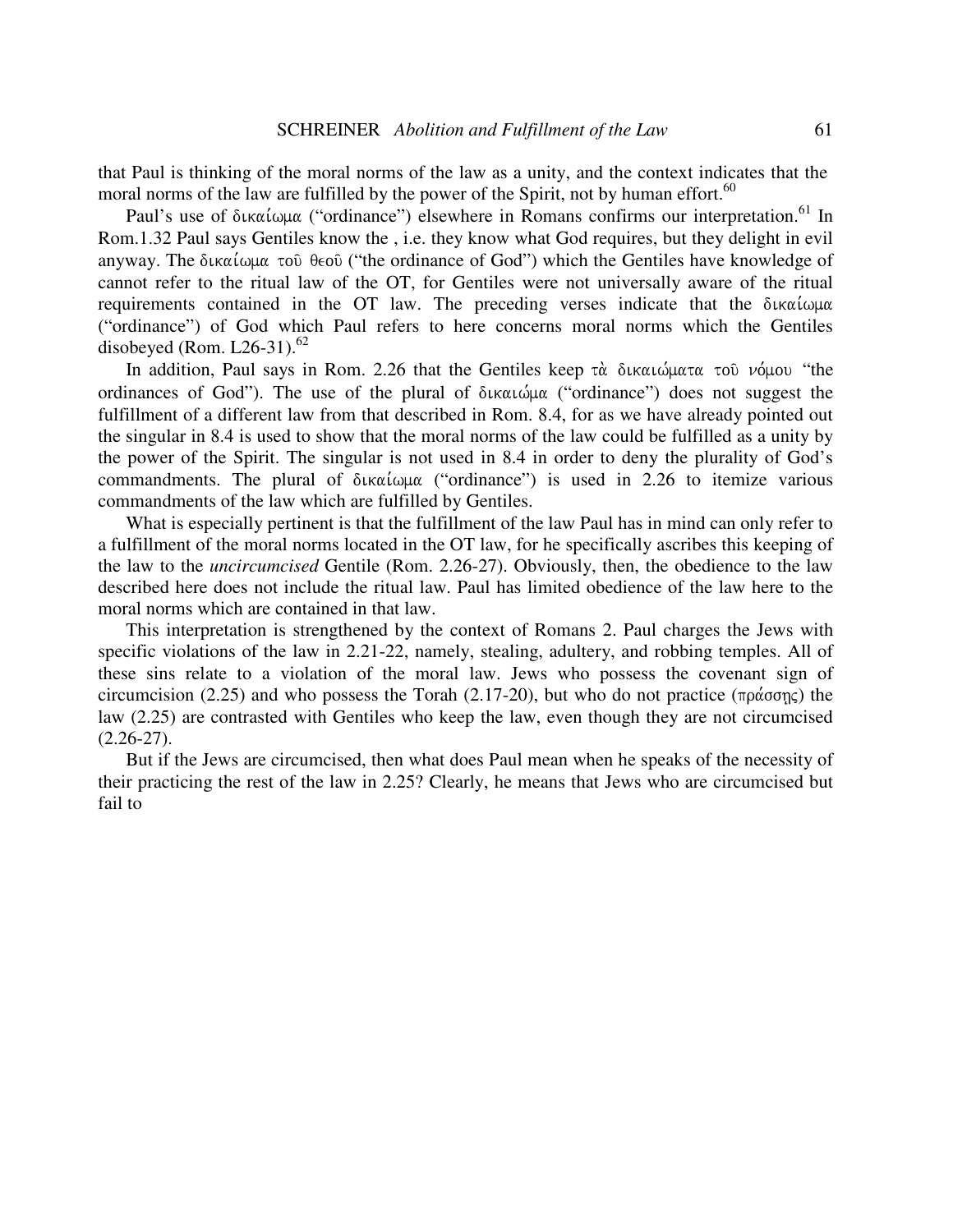observe the *moral norms* of the law are condemned (2.25-29). Gentiles, on the other hand, who do not possess the ritual law, but who obey the moral law are justified.

It is not possible to examine all the issues which arise in such an interpretation of Rom. 2.25- 29 here, although this has been examined briefly in another article. $^{63}$  Nevertheless, a few comments are necessary here. There is no evidence that Paul is speaking hypothetically of Gentile obedience here, nor is it probable that he is referring to Gentiles who are justified apart from Christ.<sup>65</sup> Instead, Paul is speaking of Gentile Christians in this passage. The Gentile who is truly circumcised and who is truly a Jew (2.28-29) has been transformed by the Spirit of God. Thus the γράμμα-πνεῦμα ("letter-Spirit") antithesis in 2.29 indicates a contrast between the old and new aeon.<sup>67</sup> The two other passages where Paul employs the γράμμα-πνεῦμα ("letter-Spirit") antithesis certainly contrast the letter and the Holy Spirit (Rom. 7.6; 2 Cor. 3.6). So too, in Rom. 2.28-29 it is most probable that by πνεύματι ("Spirit") Paul is referring to the Holy Spirit who has so transformed Gentiles that they can obey the moral norms of the OT law.

Paul's assertion in 1 Cor. 7.19 also implies a distinction between the validity of the moral and ritual law. Paul is not calling for obedience to ritual law, for he says circumcision is nothing! But that does not mean that obedience to any of the commandments is irrelevant and unimportant. Observance of the commandments of God is still demanded. Commandments  $(\dot{\epsilon} \nu \tau \circ \lambda \hat{\omega} \nu)$  probably include a reference to the words of Jesus in 7.10, but that the commandments in addition refer to the moral norms contained in the OT law is also probable.<sup>68</sup> Paul's use of the word supports this interpretation. In Rom. 7.8-13  $\epsilon \nu \tau$ o $\lambda \eta$  ("commandment") is used six times, and it most probably refers to the tenth commandment of the Decalogue.<sup>69</sup> In Rom. 13.9 Paul says τις ετέρα εντολή is also summed up in love, and he has just finished citing other commandments from the Mosaic law. Of course, Pauline authorship of Ephesians is disputed, but it is instructive to note that in Eph. 2.15 and 6.2 the word  $\epsilon \nu \tau o \lambda \eta$  ("commandment") is again used to refer to a commandment contained in the OT law. Paul can use the word to refer to his own authority as well (1 Cor.14.37), but the usage of the word suggests that in 1 Cor. 7.19 the OT law, although it may not be exclusively in view, is at least included when Paul speaks of the commandments of God.<sup>70</sup> And the content of the verse shows that it is the moral norms of the law which Paul had in mind.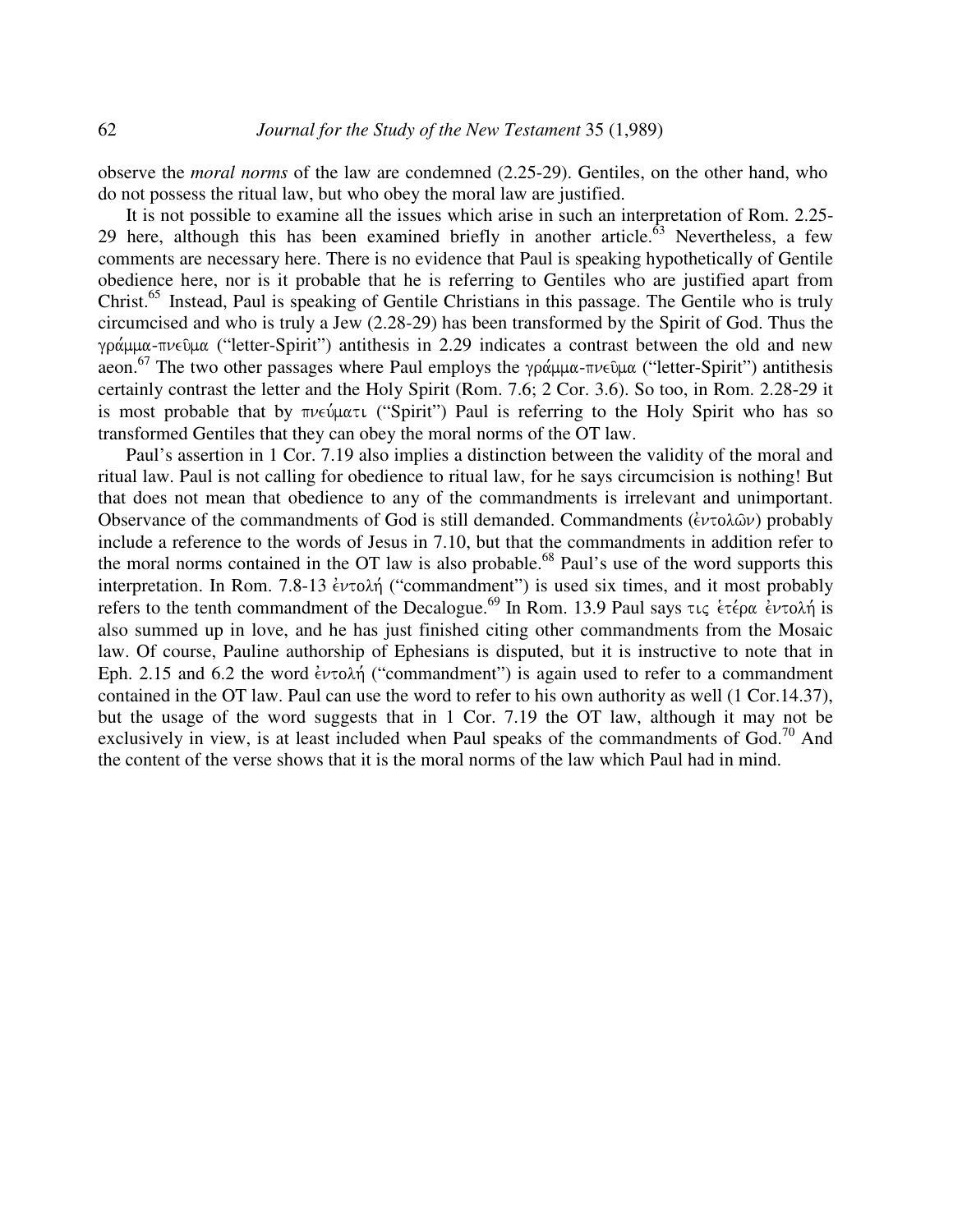Despite the above, few scholars today believe that there is a moral-ritual distinction in Paul's view of the law. Three male objections are usually raised to such a distinction. 1. There is no evidence for such a distinction in Paul, and Paul would have made such a distinction *explicit.* Indeed, Paul's failure to cite the moral norms of the law in an authoritative manner proves that none of the law was binding for him.<sup>71</sup> 2. There is no evidence in Judaism for such divisions in the law.<sup>72</sup> 3. Such a distinction would inevitably produce a complex casuistry of trying to distinguish between moral

and ritual law. 73

Evidence has already been presented above concerning the first objection, which suggests that there was an *implicit* distinction between the moral norms of the law and the ritual commandments contained therein. Perhaps R Gundry is correct in stating that Paul does not bother to defend this distinction because he did not think anyone would question the validity of it. 74

This first objection, that Paul does not use the law to establish binding moral norms, is developed in depth in an article by A. Lindemann.<sup>75</sup> Lindemann focuses upon 1 Corinthians, contending that Paul does not base his ethic upon Torah commands. For example, in 5.1-13 peal rebukes the Corinthians for their response to the incestuous relationship, but he fails to ground his advice on the OT law. So too in 6.1-11 and 6.12-20 Paul opposes litigation and  $\pi$ opvela, and yet he fails to use the Torah to support his case, and even renounces the Jewish model of litigation in 6.1-11. Paul's exaltation of singleness and his stance against divorce counter Gen. 2.18 and Deut. 24.1ff respectively. Furthermore, Jewish tradition viewed marriage as an obligation. The permission to eat food offered to idols in chs. 8-10 violates the OT law with respect to eating unclean foods. Paul does not base his view on women's adornment in 11.2-16 on the OT, but his argument is based on what is fitting, which is a Stoic viewpoint, not one from the OT law. 14.33b-36 can probably be dismissed as a later interpolation.

Lindemann builds an effective case against the conception that Torah is normative for Paul. Nevertheless, his analysis is not ultimately compelling. Many of Lindemann's arguments are arguments from silence-for example, since Paul does not base his view on the OT law, it cannot have been a moral norm for him. Such an interpretation would only be successful if it could be demonstrated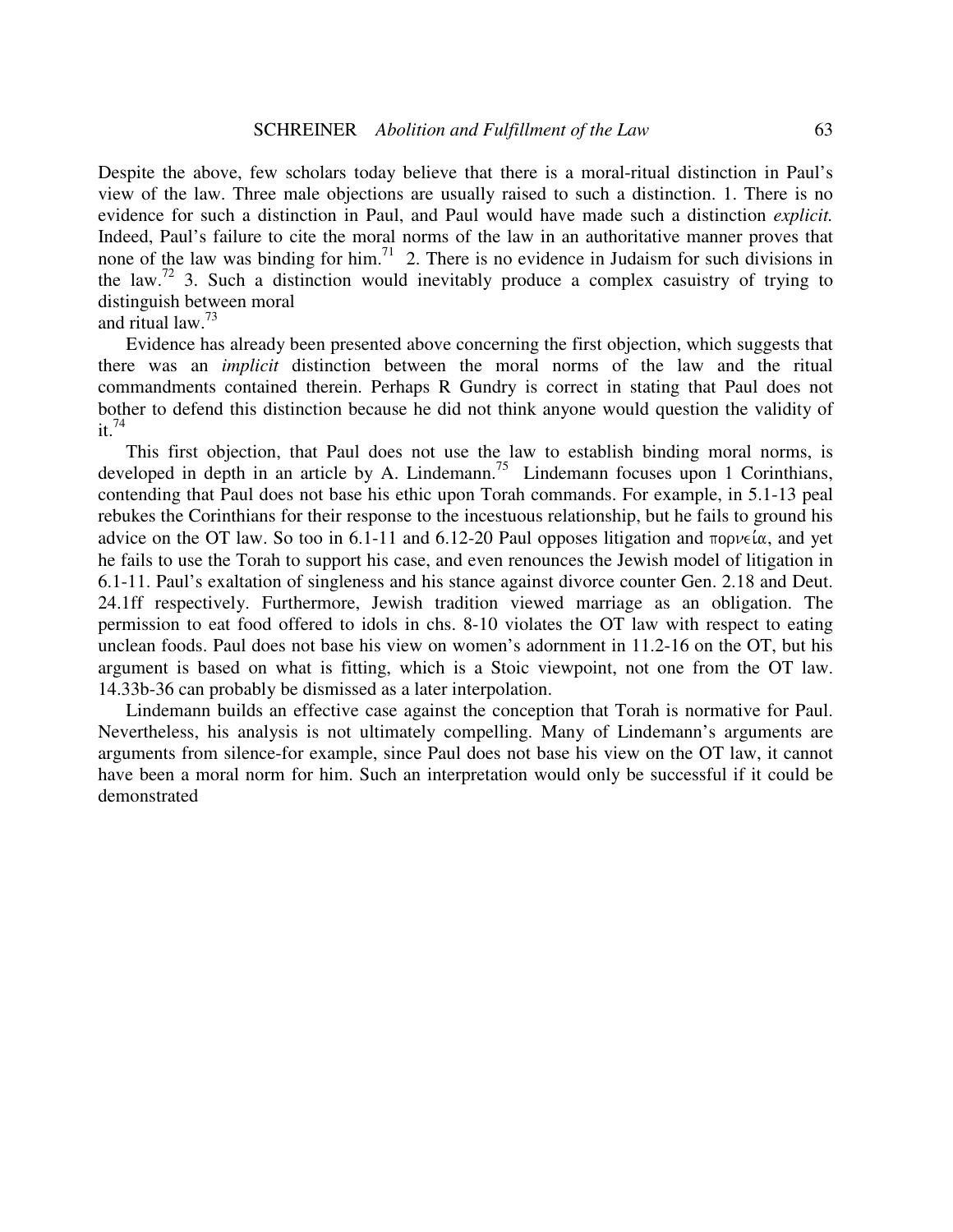that Paul never uses the OT law as a moral norm, and the evidence I have presented above suggests otherwise.

In addition, the specific arguments Lindemann presents from 1 Corinthians do not prove his thesis. That Paul does not cite an OT law against incest in 1 Corinthians 5 is hardly surprising since he assumes that the Corinthians will agree with him on this point, and even Gentiles hold the same opinion (5.1). Paul's failure to abide by the Jewish model in litigation and the Jewish expectation regarding marriage is irrelevant unless one wants to argue that Paul equated Jewish tradition with the OT law. Gen. 2.18 does not *demand* marriage of all, and Paul is aware that not all are destined or gifted for singleness (1 Cor. 7.6-7). Moreover, Paul does not contradict Deut. 24.1ff in his words on divorce in 1 Corinthians 7, for the former passage does not demand divorce; instead, it permits it and regulates it when it occurs.<sup>76</sup> The failure to adhere to the food laws in 1 Corinthians 8-10 is not surprising, for these are clearly part of the ritual law.

That Paul does not cite the OT when he forbids  $\pi$  opve $\alpha$  ("sexual immorality") in 1 Cor. 6.12-20 is instructive, but it would only support Lindemann's thesis if Paul never cites Torah as authoritative. Even in 1 Corinthians this is not the case. For example, Paul forbids idolatry in 1 Cor. 10.1-13 with a clear reference to the OT. Lindemann thinks that Paul's rejection of idolatry is presupposed and his real ground for his rejection of idolatry comes in 10.21, namely from participation with Christ.<sup>77</sup> But why does Paul presuppose idolatry is wrong? He thinks idolatry is wrong because it is forbidden in no uncertain terms in the OT law. And it is illegitimate to say that since Paul argues from a relationship with Christ in 10.21 that any argument from the OT is therefore irrelevant. Paul uses *both* arguments to support his case. In addition, Paul explicitly cites the OT law to buttress his admonition in 1 Cor. 14.34, showing he did use the OT law in ethical decisions. I have already argued that the evidence for an interpolation here is not conclusive? 78

It should also be said that Lindemann's analysis rightly shows that the moral norms of the OT law were not the most crucial element of Paul's ethical view. What was more important was the affections, i.e. the motives of the heart which manifested themselves in concrete actions (Gal. 5.14; Rom. 13.8-10). Paul's focus upon the inward motive explains why he highlights and gives pre-eminence to love. In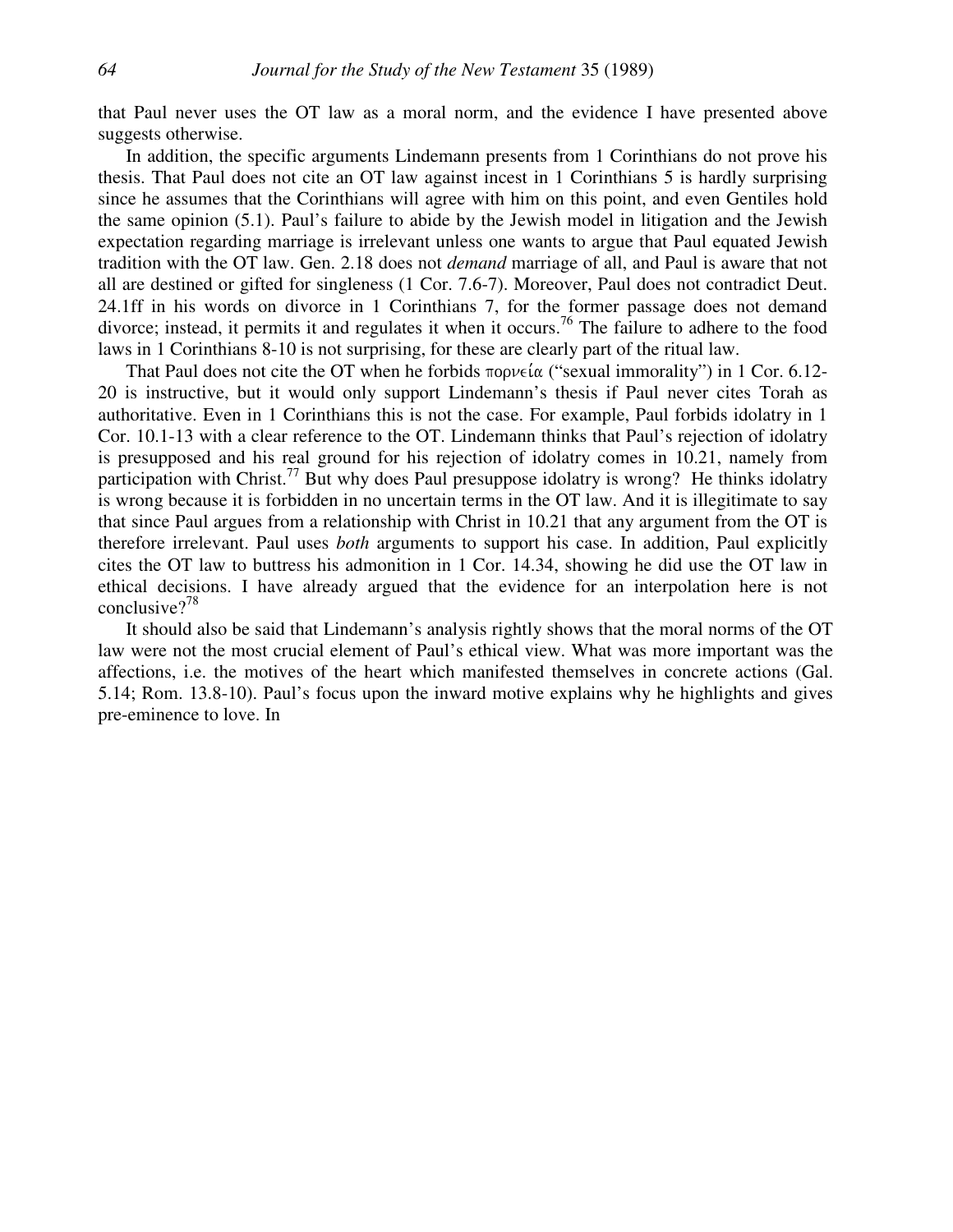other words, universal moral norms from the OT law were genuinely a *part* of Pauline ethics, but they were by no means the *heart* of Pauline ethics. 79 Love is the center of Christian ethics, but it does not exclude commandments and obligations. Love without commandments can become a mystical and sentimental fog.

The second objection, that a distinction between moral and ritual law is not found in Judaism, is not compelling either. It is interesting that no distinction between various parts of the law pan be found in Judaism, but is this decisive for Paul What segment of Judaism would have agreed with his stance on circumcision? And it has been argued elsewhere that Paul departs from Judaism in his insistence that the law must be obeyed perfectly by non-believers in order to merit salvaúon.<sup>80</sup> Of course, Paul views such perfect obedience as impossible, and thus he claims that one can only be saved by believing in Christ. The tests examined above seem to indicate that Paul did make such a distinction, and so he apparently differed from Judaism on this matter.

Does such a distinction lead to hopeless and insoluble casuistry? For example, is idolatry part of the moral or ritual law? There are surely some places of overlap and difficulty, for all generalizations cover up and obscure some areas of difficulty. But we need to recall that the whole of Pauline ethics is not found in this distinction, nor is it even the heart of Pauline ethics, although it is part of Pauline ethics. On the other hand, the difficulty in broadly distinguishing between moral and ritual law is overrated. Idolatry, for example, is surely part of the moral law for Paul (1 Cor. 10.7)<sup>81</sup> Some moral norms impinge on the cultural or ritual sphere of life, and when they do, then a moral norm applies to that particular cultural situation.

## *5. Conclusion*

In conclusion, Paul believed in the abolition of the Mosaic covenant because the new age of Messiah had arrived. The dividing wall between Jews and Gentiles was torn down. Furthermore, with the advent of the new age believers are no longer under law, which means that believers are freed from the dominion of sin, a dominion which was inevitable for the person dominated by the flesh. In the new era the ritual demands of the Mosaic covenant are no longer binding, for that would suggest that the promise has been limited to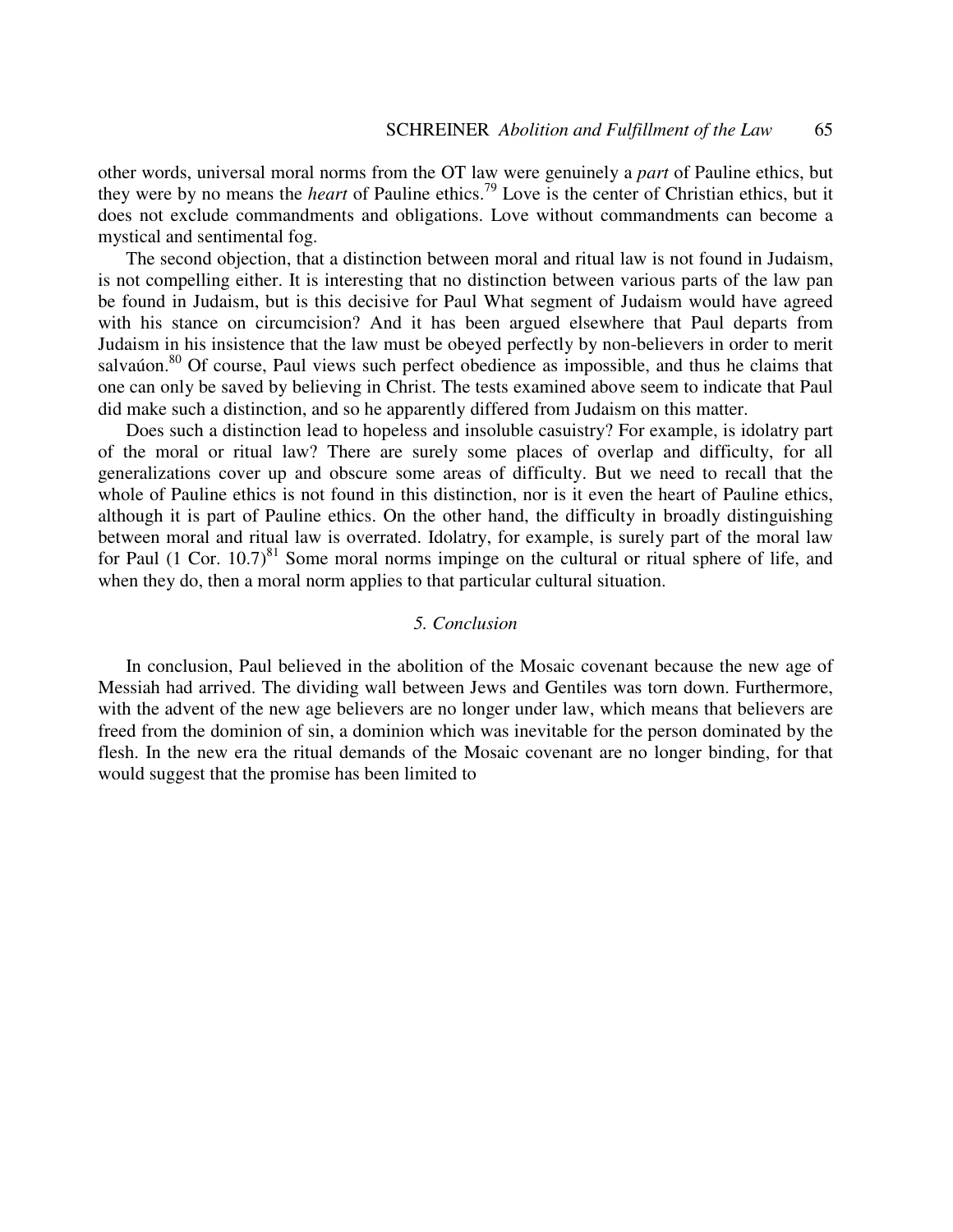only one nation. Nevertheless, the moral demands of the Mosaic law are not abolished for the believer; instead, they can now be fulfilled by the one who walks in the power of the Spirit.

#### **NOTES**

1. Alexander Pope, *An Essay on Criticism* (1711) 3.66.

2. For a survey of recent research see D J. Moo, "Paul and the Law in the Last Ten Years," *SJT 40* (1987): 287-307. O. Kuss ("Nomos bei Paulus," *MThZ* 17 [1966]: 177-210) has a helpful summary of older literature on Paul and the law.

3. H. Räisänen, *Paul and the Law* (Tübingen: J.C.B. Mohr,1983; reprint, Philadelphia: Fortress, 1986). He sees inconsistencies in many other areas of the Pauline theology of the law as well. A J. M. Wedderburn ("Article Review: *Paul and the Law,*" *SJT* 38 [1985]: 613-22) thinks Räisänen's case is convincing.

4. J .D. G. Dunn, "Works of Law and the Curse of the Law," *NTS* 31 (1985): 523-24; cf. here the comments of P. Stuhlmacher, "Paul's Understanding of the Law in the Letter to the Romans," *SEA* 80 (1985): 102-103.

5. Räisänen *Paul and the Law*, 68.

6*.* Ibid.

7. See J. Nolland, "Uncircumcised Proselytes?" *JSJ* 12 (1981): 173-94; contra N. J. McEleney, "Conversion, Circumcision and the Law," *NTS* 20 (1974): 319-41.

8. C. K Barrett, *A Commentary on the First Epistle to the Corinthians* (HNTC; New York: Harper & Row, 1968), 169; cf. G .D. Fee, *The First Epistle to the Corinthians* (NICNT; Grand Rapids: Eerdmans, 1987), 312-14.

9. Cf. S. Westerholm's critique of Räisänen on this verse ("On Fulfilling the Whole Law (Gal. 5.14)," SEA 51-52 [1986-87]: 229-37).

10. See U. Wilckens, "Zur Entwicklung des paulinischen Gesetzverständnisses," *NTS 28* (1982): 174-75, F. F. Bruce, *The Epistle to the Galatians* (NIGTC; Grand Rapids: Eerdmans, 1982), 241; H. D. Betz, *Galatians: A Commentary on Paul's Letter to the Churches in Galatia* (Hermeneia; Philadelphia: Fortress, 1979), 274-76.

11. In Galatians, according to H. Hübner *(Law in Paul's Thought* [ET: Edinburgh; T. & T. Clark, 1984], 148-49), Paul rejects the law totally, but in Romans he rejects only the misuse and abuse of the law. J. W. Drane perceives Paul's view on the law in Galatians to be close to libertinism, while he veers dangerously close to legalism in 1 Corinthians. In 2 Corinthians,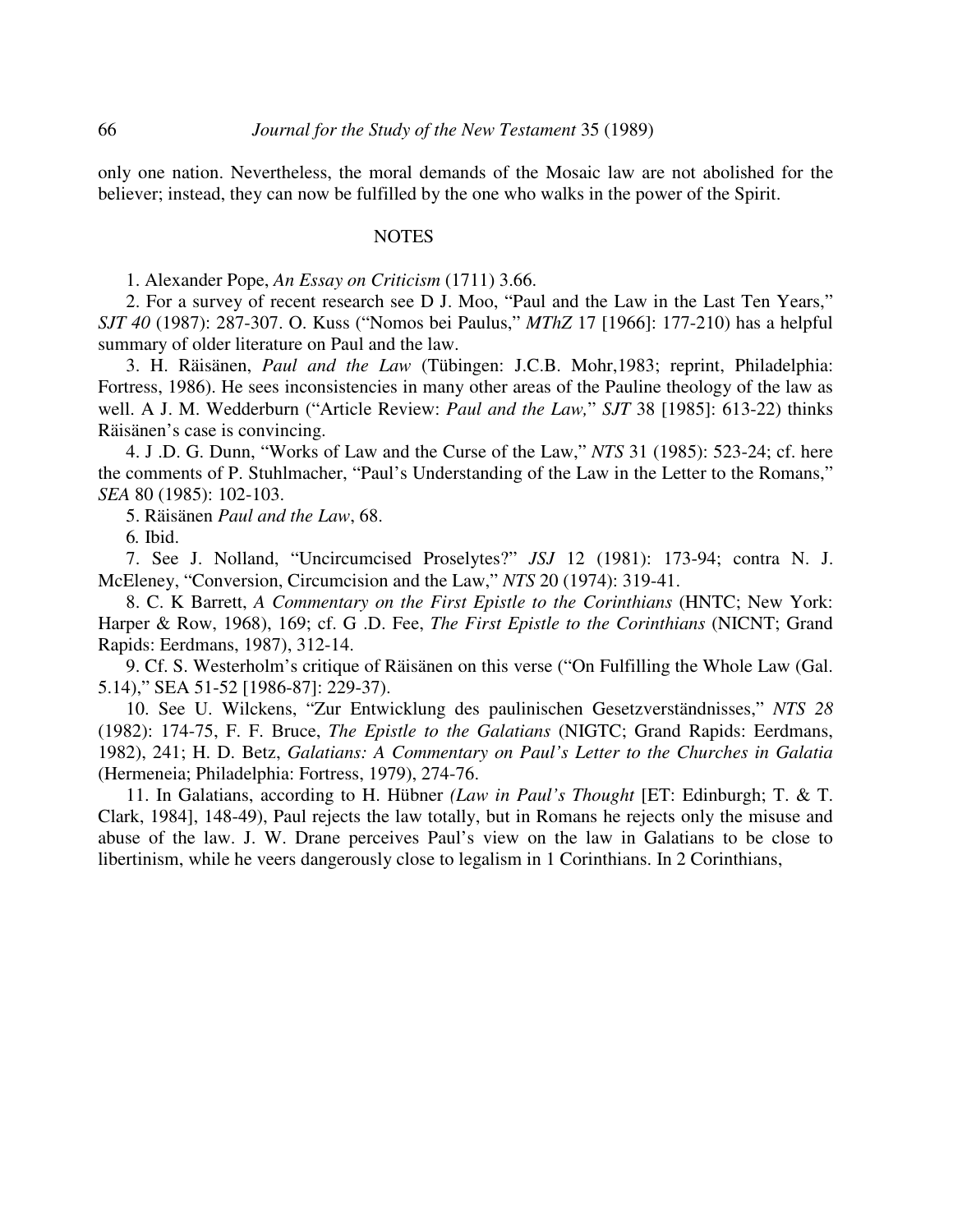however, Paul is on the road to a balanced statement between these two extremes, and this balanced statement finds its definitive expression in Romans (*Paul Libertine or Legalist? A Study of the Theology of the Major Pauline Epistles* [London: SPCK, 1975]). Cf. F. Hahn who maintains that for Paul the law only relates to Jews in Galatia, but in Romans Paul now sees the law relating to all, both Jews and Gentiles ("Das Gesetzesverständnis im Römer- und Galaterbrief," ZNW 67 [1976]: 59-60). Wilckens ("Entwicklung") also sees Paul as coming to a more balanced position on the law from Galatians to Romans.

12. For a critique of the notion of development in Pauline theology an older article by J. Lowe is still helpful ("An Examination of Attempts to Detect Developments in St. Paul's Theology," *JTS* 42 [1941]: 129-42). See also Räisänen, *Paul and the Law,* 7-10.

13. So Drane, *Paul,* pp.140-43.

14. So Hübner *(Law in Paul's Thought,* 63) who, despite this, says there was at least a significant period of time between Galatians and Romans. See J. Hall, "Paul, the Lawyer on the Law," *Journal of Law and Religion* 3 (1985): 370-76, for a critique of Hübner.

15. Räisänen, *Paul and the Law*, 9.

16. The identity of the adversaries in Galatia continues to be debated. For a recent treatment see B. H. Brinsmead, *Galatians-Dialogical Response to Opponents* (Chico: Scholars, 1982). That the opponents were Judaizers still seems most probable. So e.g. F. F. Bruce, "Galatian Problems 3: The 'Other' Gospel," *BJRL* 53 (1970-71): 253-71.

17. C. E. B. Cranfield, "St Paul and the Law," *SJT 17* (1964): 55, 60-66; idem*, A Critical and Exegetical Commentary on the Epistle to the Romans* (ICC; Edinburgh: T. & T. Clark, 1975- 1979), 853, 857-61; C. F. D. Moule, "Obligation in the Ethic of Paul," *Christian History and Interpretation: Studies Presented to John Knox* (ed. W. R. Farmer, C .F. D. Moule, and R. R. Niebuhr; Cambridge: Cambridge University Press, 1967), 391-93; C. H. Cosgrove, "The Mosaic Law Teaches Faith: A Study in Galatians 3," *WTJ 41* (1978-79): 146-64; D. P. Fuller, *Gospel and Law: Contrast or Cntinuum?* (Grand Rapids: Eerdmans, 1982), 65-120, 199-204.

18. See note above.

19. R. H. Gundry ("Grace, Works and Staying Saved in Paul," *Bib* 66 [1985]: 1-38) convincingly argues that legalism was a problem which Paul opposed.

20. Cf. Räisänen (*Paul and the Law*, 42-50) and D. J. Moo ("'Law', 'Works of the Law', and 'Legalism in Paul,'" *WTJ* 45 [1983]: 85-88) for a critique of Cranfield's thesis.

21. For recent study on παιδαγωγός ("pedagogue") in Galatians 3 see R. H. Longenecker, "Pedagogical Nature of Law in Galatians 3.19-4:7," *JETS* 25 (1982): 53-61; L. Belleville, "Structural Analysis and the Pauline Concept of Law in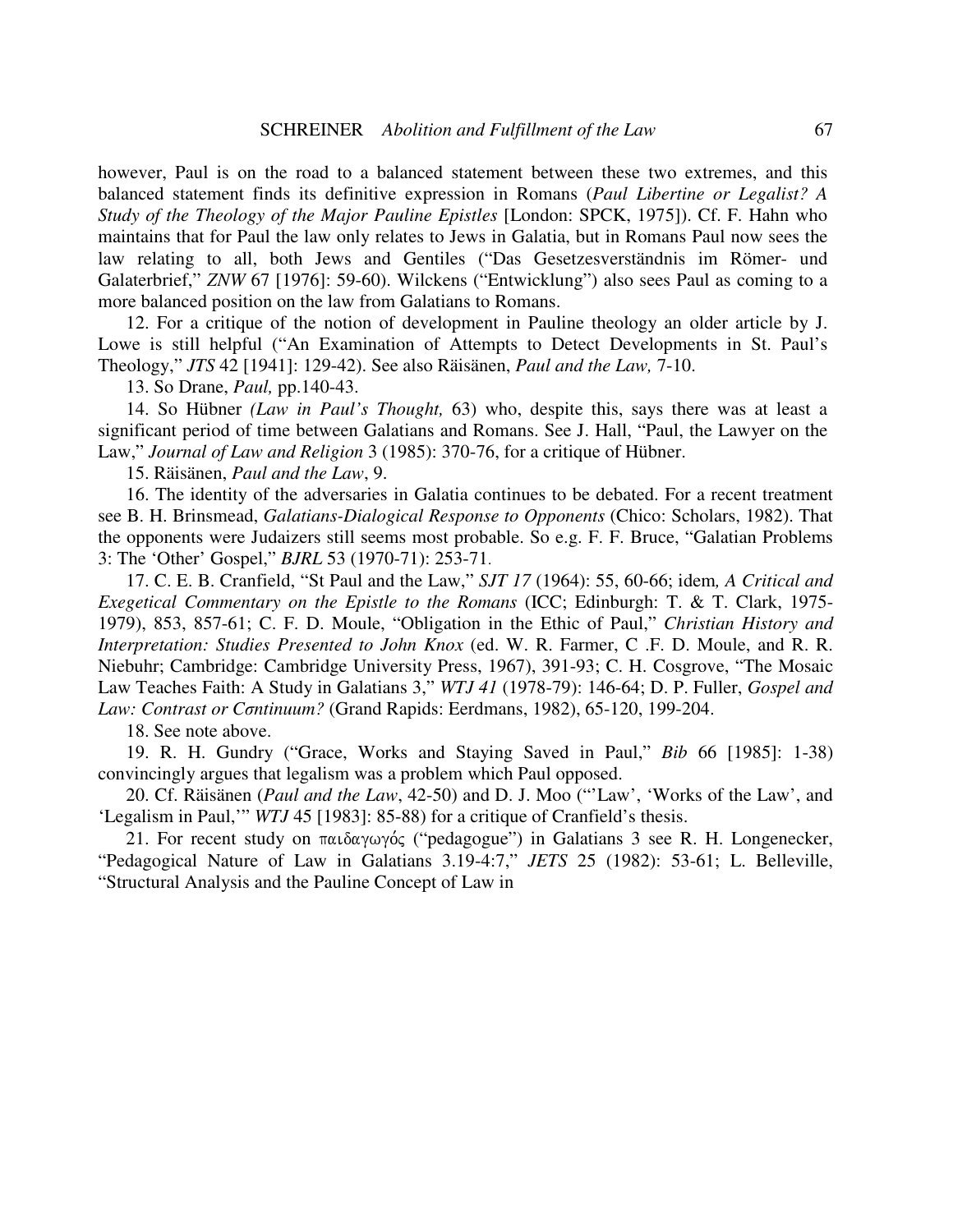Galatians 3.21-4.11," *JSNT* 26 (1986): 53-78; D. J. Lull, "'The Law Was Our Pedagogue': A Study in Galatians 3.19-25," *JBL* 105 (1986): 481-98; N. H. Young, "*Paidagogos:* The Social Setting of a Pauline Metaphor," *NovT* 29 (1987): 150-74.

22. On 2 Cor. 3.4ff as teaching abolition of Mosaic law, see Räisänen, *Paul and the Law*, 44- 46; C. K Barrett, *A Commentary on the Second Epistle to the Corinthians* (HNTC; New York: Harper & Row, 1973), 119-21; V. P. Furnish, *II Corinthums* (AB; Garden City: Doubleday, 1984)): 207, 233-34; R. Bultmann, *The Second Letter to the Corinthians* (ET: Minneapolis: Augsburg,1985), 84, 86-88. T. E. Provence ("'Who is Sufficient for These Things?' An Exegesis of 2 Corinthians ii 15-iii 18," *NovT* 24 [1982]: 6268) says the γράμμα ("letter") in 2 Corinthians 3 refers to the perverted law, and thus no abolition of the law per se is intended. Provence rightly stresses that the law is good and that γράμμα to the perversion of the law. Nevertheless, as Provence himself says elsewhere (pp. 68, 77-78) the  $\gamma \rho \dot{\alpha} \mu \mu \alpha$  ("letter") is inextricably linked with the old aeon. Obedience to the law in that age was usually lacking. Why was this so? Because one can fulfill the law only through the enablement of the Holy Spirit, and the Holy Spirit is the gift of the *new age.* That Paul was arguing for the end of the Mosaic era is supported by 2 Cor. 3.11, where he specifically speaks of that covenant as being abolished (καταργούμενον, "being brought to an end") in contrast to the new covenant which is abiding ( $\mu \epsilon \nu o \nu$ , "remaining").

23. The literature on Rom. 10.4 is immense, but if Paul clearly asserts the abolition of the Mosaic law elsewhere one does not have to decide the issue upon the basis of one verse. R. Badenas's recent attempt (*Christ the End of the Law: Romans 10.4 in Pauline Perspective* [JSNTS 10; Sheffield: JSOT, 1985]) to prove that  $\tau \in \Lambda$  cannot mean "end" in Rom. 10.4 is not convincing.

24. A. Schweitzer, *The Mysticism of Paul the Apostle* (ET: reprint; New York: Seabury, 1968): 187-92; H. J. Schoeps, *Paul: The Theology of the Apostle in the Light of Jewish Religious History* (ET: Philadelphia: Westminster, 1961), 171ff.; K. Stendahl, "The Apostle Paul and the Introspective Conscience of the West," in *Paul Among Jews and Gentiles and Other Essays* (Philadelphia: Fortress, 1976), 84; J. A. Fitzmyer, "Saint Paul and the Law," in *A Companion to Paul* (ed. M. J. Taylor; New York: A1ba, 1975), 74-75.

25. C. H. Dodd, "ENNOMOE XPIETOY" Studia Paulina in honorem J. de Zwaan (Haarlem: Bohn, 1953), 96-110; W. D. Davies, Paul and Rabbinic Judaism: Some Rabbinic Elements in Paul's Theology (London: SPCK, 1948), 136-46; idem, The Setting of the Sermon on the Mount (Cambridge: Cambridge University Press, 1964), 352-66; R. N. Longenecker, Paul, Apostle of Liberty (reprint; Grand Rapids: Baker, 1964),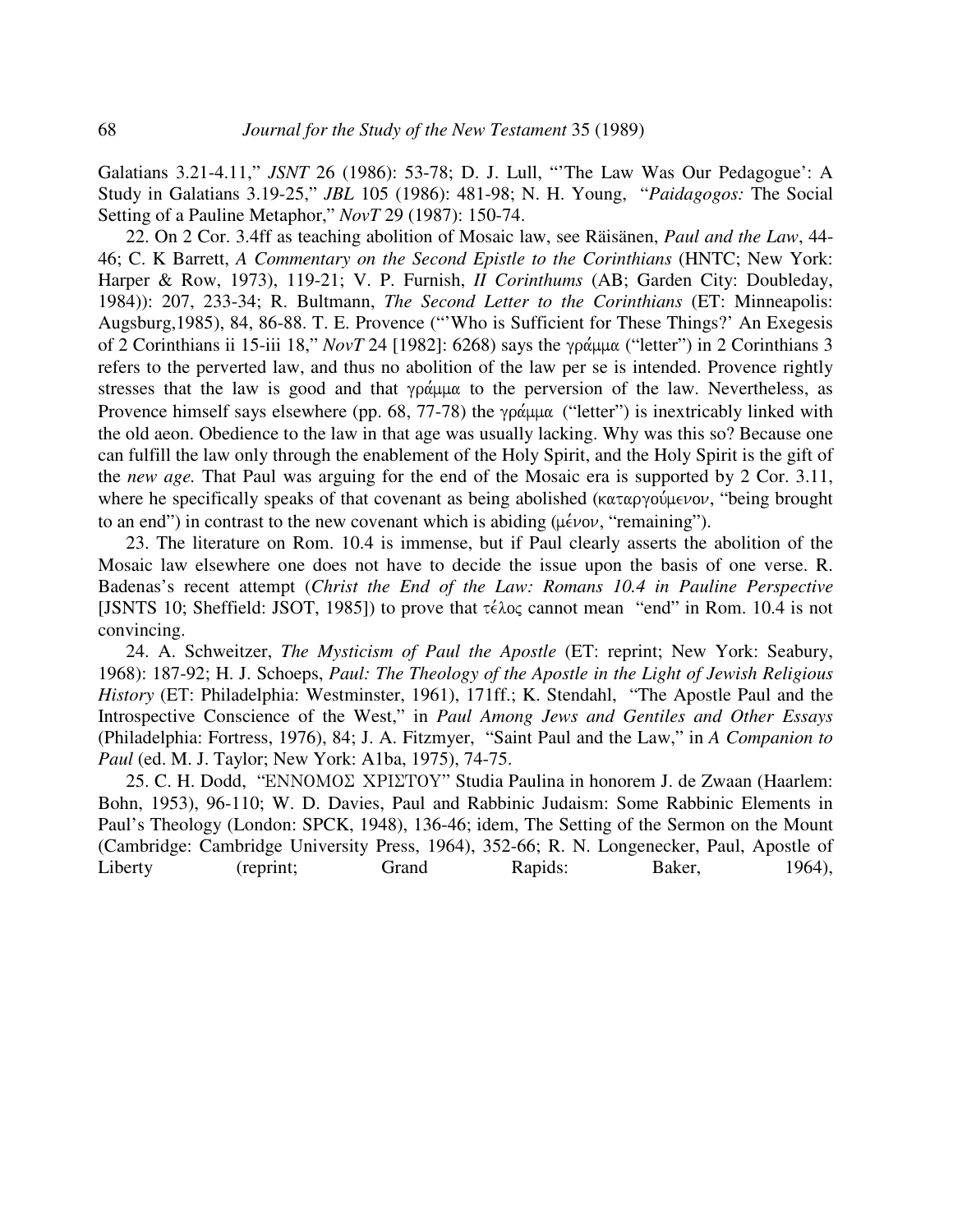126-32,183-96; A. Feuillet, "Loi de Dieu, Loi du Christ et Loi de l'Esprit d'après Les Epîtres Pauliniennes," *NovT* 22 (1980): 45ff.

26. For a careful sifting of the evidence see W. D. Davies, *Torah in the Messianic Age* (Philadelphia: Society of Biblical Literature, 1952). Against the Messianic age doctrine see P. Schäfer, "Die Torah der messianischen Zeit," *ZNW* 65 (1974): 27-42; Räisänen, *Paul and the Law,* 77-82, 236-39; H. Ridderbos, *Paul: An Outline of His Theology* (Grand Rapids: Eerdmans, 1975), 137; E. P. Sanders, *Paul end Palestinian Judaism: A Comparison of Patterns of Religion* (Philadelphia: Fortress, 1977), 479-80.

27. So V. Furnish, *Theology and Ethics in Paul* (Nashville: Abingdon, 1968), 51-55; T. J. Deidun, *New Covenant Morality in Paul* (AnBib, 89; Rome: Biblical Institute Press, 1981), 172- 73; cf. Räisänen, *Paul and the Law,* 77-82, 245-48. Contra Räisänen it is possible that Paul may have relied on Jesus traditions in Gal. 5.14; Rom. 13.8-10; 14.14. Nevertheless, the number of sayings is still not large enough for the words of Jesus to be a *new* law (so W. Schrage, *Die konkreten Einzelgebote in der paulinischen Paränese* [Gütersloh: Gerd Mohn, l961], 238-49).

28. Furnish rightly points out *(Theology,* 6l) that Paul's major point here is simply to indicate that freedom from the law does not involve libertinism; cf. Fee, *First Corinthians,* 430, n. 44.

29. H. Gese, *Essays on Biblical Theology* (ET: Minneapolis: Augsburg, 1981), 80-92; P. Stuhlmacher, "The Law as a Topic of Biblical Theology," in *Reconciliation, Law, and Righteousness: Essays in Biblical Theology* (ET: Philadelphia: Fortress, 1986), 110-33, esp. 114ff.; cf. O. Hofius, "Das Gesetz des Mose and das Gesetz Christi," *ZThK* 80 (1983): 262-86, esp. 282ff.

30. M. Kalusche, "Das Gesetz als Thema biblischer Theologie: Ammerkungen zu einem Entwurf Peter Stuhlmachers," *ZNW* 77 (1986): 200-201. Kalusche also points out (pp. 202-203) that evidence for the Zion Torah cannot be substantiated in Judaism or the teaching of Jesus. Cf. Räisänen, *Paul and the Law,* 239-40, see esp., notes 56-59.

31. Kalusche, "Anmerkungen," 200.

32. J. A. Sanders ("Torah and Paul," in *God's Christ and His People: Studies in Honor of Nils Alstrup Dahl* [ed. J. Jervell and W. Meeks; Oslo: Universitetsförlaget, 1977], 132-40) stresses that the law for Paul was primarily haggadah, i.e. the story of God's redemptive act in Christ rather than halakhah, the formulation of laws or ethical judgments for specific situations; cf. also his article on "Torah and Christ," *Int* 29 (1975): 372-90. It would be generally agreed that the redemption accomplished by Christ was central for Paul, but Sanders's thesis does not clarify sufficiently the precise role of the OT law in Pauline ethics. S. Westerholm also rightly points out ("Torah, Nomos, and Law: A Question of Meaning," SR 15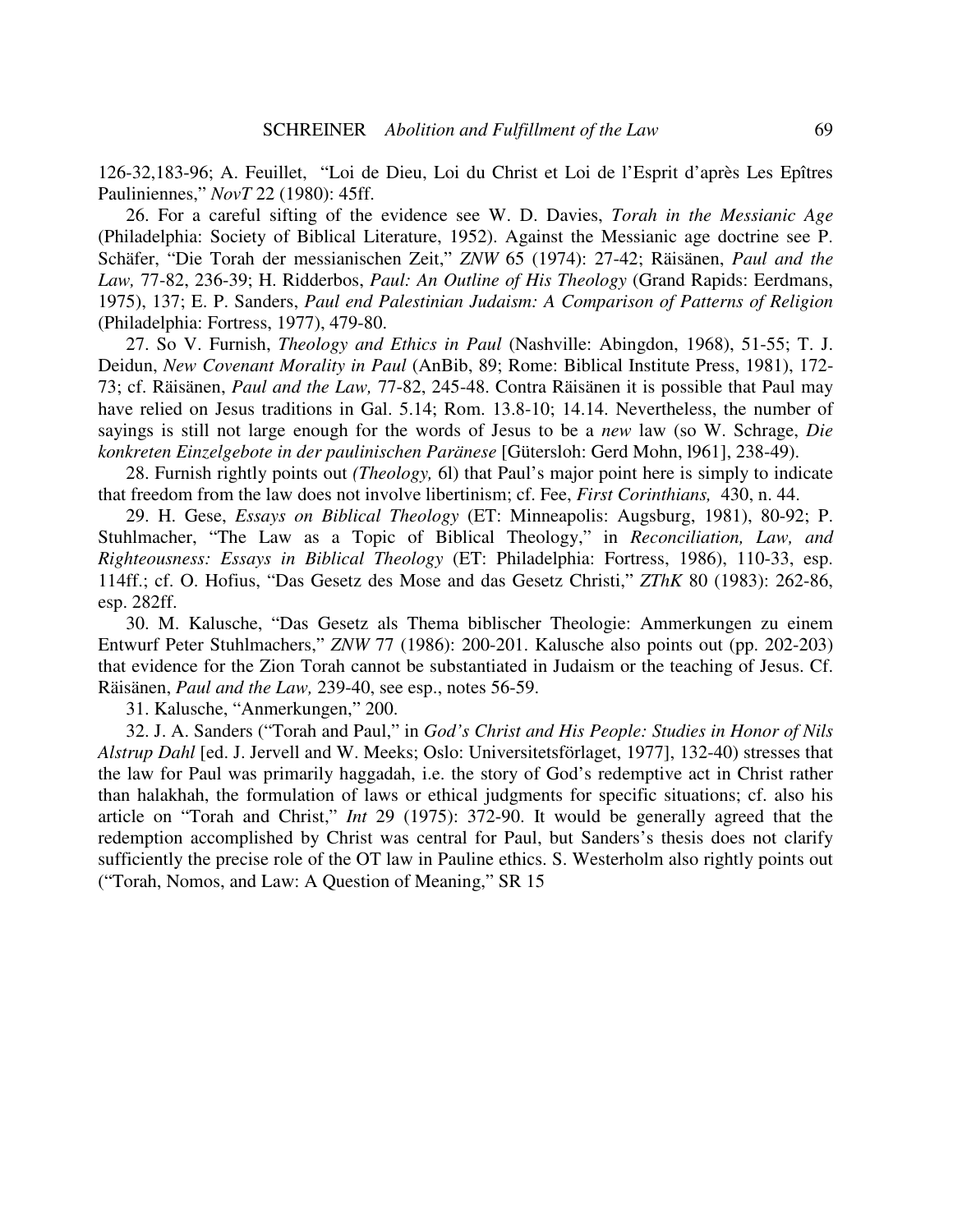[1986]: 327-36) that the word  $\nu \phi \mu o \zeta$  ("law") in Paul normally refers to the obligations and sanctions contained in the Mosaic law, and thus Sanders's exposition of the word  $\nu$  ("law") in Paul is misleading in that it suggests that Paul by the word *Torah* primarily had the idea of 'story' in mind. B. Reicke ("Paulus über das Gesetz," *TZ* 41 [1985]: 237-57) thinks the prophetic function of the Torah is still in force, but the convicting foundation of the Torah ceases for an individual when one turns to Christ. The above distinction is helpful, but more needs to be said on the precise role that the OT law plays in NT ethics.

33. S. R. Westerholm, "Letter and Spirit: The Foundation of Pauline Ethics," *NTS* 30 (1984): 229-48; idem*,* "The Law and the 'Just Man' (1 Tim 1, 3-11)," *ST* 36 (1982): 79-95; idem*,* "Fulfilling the Whole Law," 229-37; F. F. Bruce, "Paul and the Law of Moses," *BJRL* 57 (1975): 259-79; Belleville, "Under Law," 53-78, esp. 70-71.

34. Westerholm, "Letter and Spirit," see esp.): 242ff.

35. Ibid. p. 245.

36. Ibid*.*

37. Schrage, *Einzelgebote;* Deidun, *New Covenant,* esp. 188-217.

38. Contra F. Lang ("Gesetz and Bund bei Paulus," *Rechtfertigung: Festschrift für Ernst Käsemann zum* 70. *Geburtstag* [ed. J. Friedich, W. Pöhlmann, & P. Stuhlmacher; Tübingen: Mohr,1976], 317); E. Käsemann (*Commentary on Romans* [ET: Grand Rapids: Eerdmans, 1980], 216).

39. So Schrage, *Einzelgebote,* 90; Deidun, *New Covenant,* 208-15.

40. The text is often suspected of being an interpolation (see the recent discussion by Fee, *First Corinthians,* 699ff), but contra Fee *et al.* the evidence for an interpolation is not impressive. Such a theory should only be embraced as a last resort. The manuscript evidence overwhelmingly favors the inclusion of the verses. Fee claims (p. 700) that no one would insert the text after v. 40 because all agree that the placement of the text is Logical here. But such a statement assumes what cannot, in fact, be proven. Some copyists may not have thought the text was logically placed, and they may not have understood it as well as Fee thinks they would have.

41. H. Conzelmann, *A Commentary on the First Epistle to the Corinthians* (Hermeneia: Philadelphia: Fortress, 1975), 108-109; Barrett, *First Corinthians,* 144-45; C. F. D. Moule, *An Idiom Book of New Testament Greek* (2nd ed., Cambridge: Cambridge University Press, 1959), 196; Fee, *1 Corinthians,* 251-52.

42. Schrage, *Einzelgebote,* 57-58; Fee, *First Corinthians,* 252.

43. See section 4 below for a defense of this view.

44. Cf. Moo, "Works of the Law," 88-89.

45. To borrow J. D. G. Dunn's term ("The New Perspective on Paul," *BJRL* 65 [1983]: 95- 122).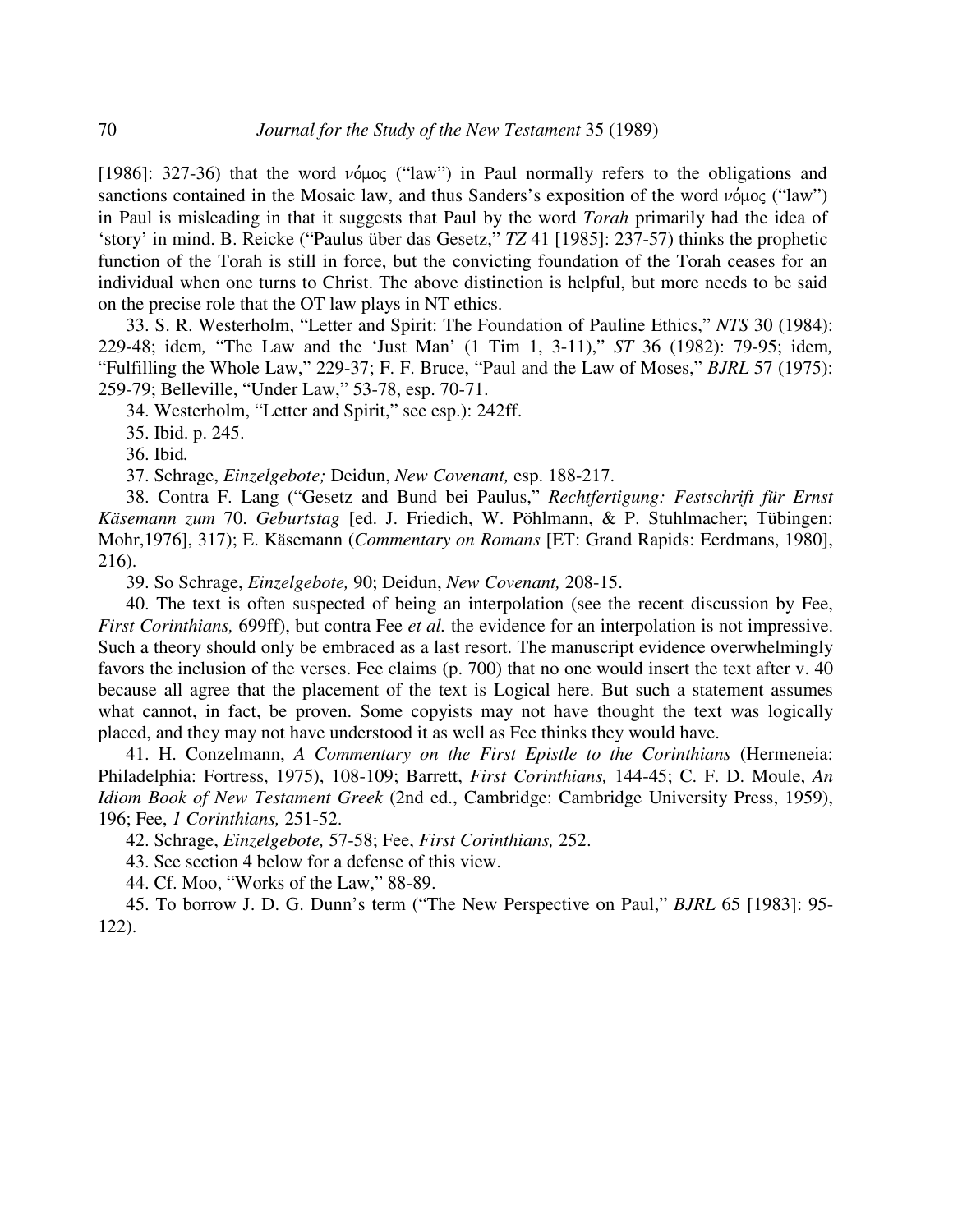46. Dunn, "New Perspective," 107-10, 114-15; idem*,* "Works of Law," 524ff.; E. P. Sanders, *Paul, the Law, and the Jewish People* (Philadelphia: Fortress, 1983), 100-03. Nevertheless, Dunn's attempt to limit "works of law" to these identity markers is not successful. For a more convincing explanation see Moo, "Works of Law," 90-99; cf. H. Räisänen's ("Galatians 2.16 and Paul's Break with Judaism," NTS 31 [1985]: 543-53) criticism of Dunn.

47. M. Stern, *Greek and Latin Authors on Jews and Judaism* (Jerusalem: Israel Academy of Sciences and Humanities, Vol. I, 1976, Vol. II, 1980) see sections 195, 258, 281, 301.

48. On this point see K. Kertelge, "Gesetz und Freiheit im Galaterbrief," *NTS* 30 (1984): 391; N. T. Wright, "The Paul of History and the Apostle of Faith," *TynB* 29 (1978): 61-78; M. Barth, *Ephesians* (AB; Garden City: Doubleday, 1974), 290-91; C. Haufe, "Die Stellung des Paulus zunm Gesetz," *TLZ* 91 (1966), 173.

49. For the view that significant ethical righteousness is now possible in Christ see B. J. Byrne, "Living out the Righteousness of God: The Contribution of Rom. 6.1-8.13 to an Understanding of Paul's Ethical Presuppositions," *CBQ 43* (1981): 557-81; A. van Dülmen, *Die Theologie des Gesetzes bei Paulus* (SBM, 5; Stuttgart; Kathohsches Bibelwerk, 1968), 140-52, 158-68, 185-204.

50. Some scholars seem to think any emphasis on works or obedience is unPauline and even legalistic. Paul does oppose justification that is merited by works, but he does not thereby suggest that works are unimportant for the Christian. Works are the essential fruit, result, or evidence of new life. If the evidence of works is lacking, the reality of the presence of new life is called into question. For the evidential character of works "in Paul see Gundry, "Grace," 1-12, 3435; van Dülmen, *Die Theologie des Gesetses,* 172-76, 225.

51. Cf. Provence who says ("Who is Sufficient?"68), "The dispensation of the  $\gamma \rho \dot{\alpha} \mu \mu \alpha$  had a propensity toward death (iii 7). Nevertheless, there were some during that age who, motivated by the Spirit were made alive."

52. G. E. Ladd, *A Theology of the New Testament* (Grand Rapids: Eerdmans, 1974), 510; Cranfield, "St. Paul and the Law," 49-52, 66; Gundry, "Grace," 7; C. F. D. Moule, "Obligation," 397; D .P. Fuller, "Paul and the Works of the Law," *WTJ* 38 (1975): 38-39; Haufe, "Paulus zum Gesetz," 171-78; J. Hempel, "On the Problem of the Law in the Old and New Testaments," *ATR* 34 (1952): 229-31. For the view that such a distinction was implicit in the teaching of Jesus see K. Berger, *Die Gesetzauslegung Jesu: Ihr historischer Hintergrund im Judentum und im Alten Testament (Teil I: Markus und Parallelen)* (Neukirchen-Vluyn: Neukirchener Verlag,1972) pp.171ff.; R. H. Stein, *The Method and Message of Jesus Teachings* (Philadelphia: Westminster,1978), 102-104; D. Wenham,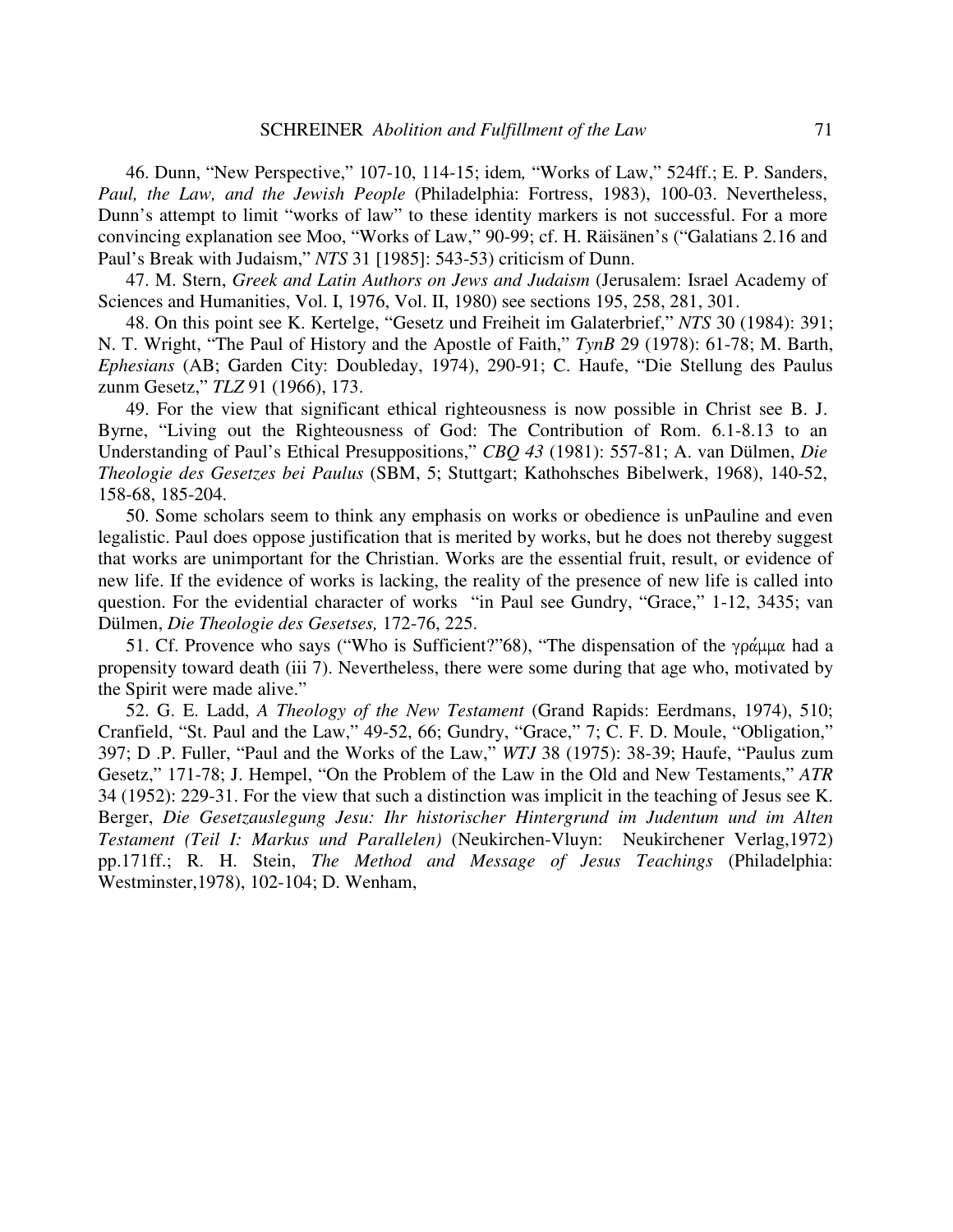"Jesus and the Law: An Exegesis of Matthew 5.17-20," *Themelios* 4 (1979): 5.

53. Contra Furnish, *Theology,* 199-200; A. Lindemann, "Die biblischen Toragebote und die paulinische Ethik," in *Studien zum Text and our Ethik des Neuen Testaments* (ed. W. Schrage; Berlin: de Gruyter, 1986), 242-43, and 263, n. 108. H. Ridderbos *(Paul,* p. 282) goes to the other extreme when he says, "The law does not find its criterion in love, but just the reverse, the requirement of love is so imperative because in it lies the summary of the law."

54. Cranfield perceptively says ("St. Paul and the Law," 67) that we "need the particular commandments into which the law breaks down the general obligation of love, to save us from the sentimentality and self-deception to which we all are prone." (Cf. Schrage, *Einzelgebote,* 267-71). Deidun *(New Covenant,* 171) rightly says that love cannot be limited `to the fulfillment of calculated ethical demands." He goes on to say, `But if love goes *beyond* calculable obligation, it does not go *around.*"

55. The criterion of love is not a comprehensive explanation of Pauline ethics. Paul's prohibitions on the basis of "nature"  $(\phi \circ \phi)$  demonstrate this (Rom. 1.26-27; 1 Cor. 11.14). Natural law is not an infallible criterion for Paul, but it is a criterion he uses upon occasion. It is hardly evident how his prohibitions in Rom. 1.26-27 and 1 Cor. 11.14 are a violation of the law of love.

56. *Romans,* 215-19; cf. also L. E. Keck, "The Law and 'The Law of Sin and Death' (Rom 8.1-4): Reflections on the Spirit and Ethics in Paul," in *The Divine Helmsman: Studies on God's Control of Human Events Presented to Lou H. Silberman* (ed. J. L. Crenshaw and S. Sandmel; New York: Ktav, 1980), 51-53.

57. Cf. R. W. Thompson, "How is the Law Fulfilled in Us? An Interpretation of Rom 8.4," *Louvain Studies* 11 (1986): 32.

58. Cf. G. Schrenk, "δικαίωμα," *TDNT*, 2:221; Cranfield, *Romans*, 384.

59. *Contra* Thompson, "Interpretation of Rom 8.4," 32-33.

60. Note also the passive of  $\pi \lambda \eta \omega \theta \hat{\eta}$  ("is fulfilled") in 8.4. For a filler discussion of the passage see Deidun, *New Covenant,* 72-75; Thompson, "Interpretation of Rom 8.4," 33-40; Cranfield, *Romans,* 383-85.

61. The use of  $\delta$ ικαίωμα ("ordinance") in Rom. 5.16, 18 is unusual and is commonly attributed to rhetorical considerations. So Keck, "The Law," 52; Cranfield, *Romans,* 287 n. 2; Käsemann, *Romans*, 154.

62. Cf. here Hofius, "Das Gesetz Christi," 266.

63. T. R Schreiner, `Paul and Perfect Obedience to the Law: An Evaluation of the View of E. P. Sanders," *WTJ* 47 (1985): 268-78.

64. Contra C. A. Hodge, *A Commentary on the Epistle to the Romans* (New York: Armstrong, 1900), 98.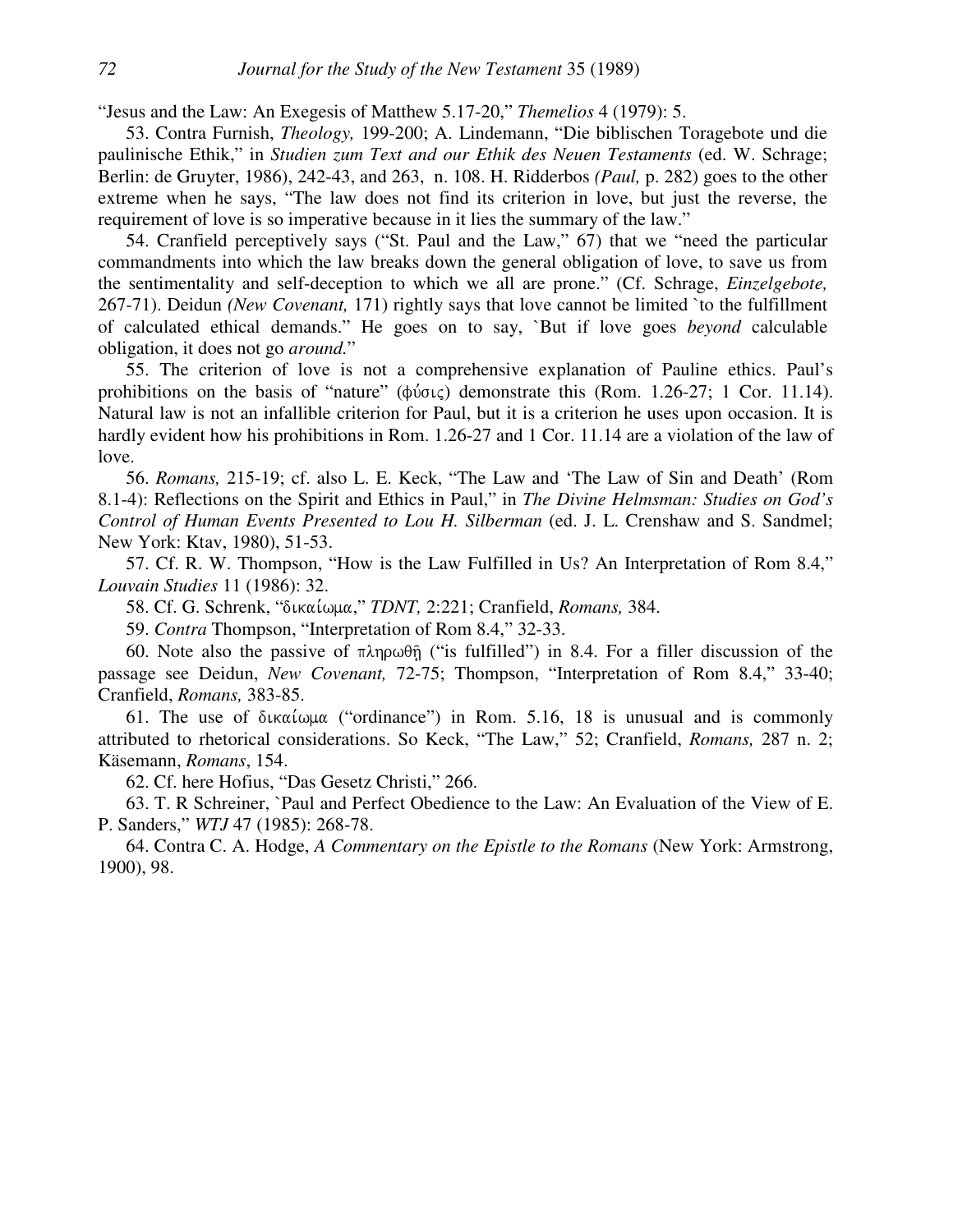65. K. R Snodgrass, "Justification by Grace–To the Doers: An Analysis of the Place of Romans 2 in the Theology of Paul," *NTS* 32 (1986): 72-93.

66. So e.g., Cranfield, *Romans,* 1:151-53,172-76. The interpretation of Rom. 2.14-15 is also included with this passage by many interpreters. I hope to examine Romans 2 in more detail in a future article.

67. On the letter-spirit contrast in Paul see B. Schneider, "Letter and Spirit," *CBQ* 15 (1953): 163-207; E. Käsemann, "Letter and Spirit," *New Testament Questions of Today* (ET: London: SCM, 1969), 260-85; P. Richardson, "Spirit and Letter: A Foundation for Hermeneutics," *EvQ* 45 (1973): SOS-18; Westerholm, "Letter and Spirit," 229-48; Provence, "Who is Sufficient," 62-

68. Deidun, *New Covenant,* 203-07; Wilckens, "Entwicklung," 159.

69. This would be supported by those who see a reference to the giving of law to Israel in Rom. 7.7-12. So D. J. Moo, "Israel and Paul in Romans 7.7-12," *NTS* 32 (1986): 122-35; G. Schrenk, "έντολή," *TDNT*, 2:550-51; van Dülmen, *Die Theologie des Gesetzes*, 101-102, 109-10; E. Stauffer, "<sup>2</sup>γώ," *TDNT*, 2:358-62.

70. That έντολή almost always refers to OT commandments is argued by Schrenk ("έντολή," *TDNT*, 2:550-53), but contra Schrenk ἐντολή ("commandment") is surely original in 1 Cor. 14.37.

71. Bruce, "Paul and the Law," 266; van Dülmen, *Die Theologie des Gesetzes,* 130ff. Moo, "Works of Law," 84-85; D. Guthrie, *New Testament Theology* (Downers Grove: InterVarsity Press, 1981), 696.

72. E. E. Urbach, *The Sages: Their Concepts and Beliefs* (2 vols.; Jerusalem: Magnes, 1979), 1:360-65; M. Hengel, *The Son of God* (ET: Philadelphia: Fortress, 1976), 67-68, n. 123; M. S. Enslin, *The Ethics of Paul* (Nashville: Abingdon, 1957), 85; Longenecker, *Apostle of Liberty,* 144-45; Guthrie, *Theology*, 696; Käsemann, *Romans,* 215; R. J. Banks, *Jesus and the Lw in the Synoptic Tradition* (Cambridge: Cambridge University Press, 1975), 109.

73. Cf. Sanders who says *(Paul, the Law*, 101) that distinguishing between moral and ceremonial law in the case of idolatry would be extremely difficult.

4. Gundry, "Grace," 7-8,

75. Lindemann, "Toragebote," 242-65.

76. So P. C. Craigie, *The Book of Deuteronomy* (NICOT; Grand Rapids: Eerdmans, 1976), 304-305; W. A. Heth and G J. Wenham, *Jesus and Divorce: The Problem with the Evangelical Consensus* (Nashville: Thomas Nelson, 1984), 106-10.

77. Lindemann, "Die Toragebote," 256.

78. See note 40 above.